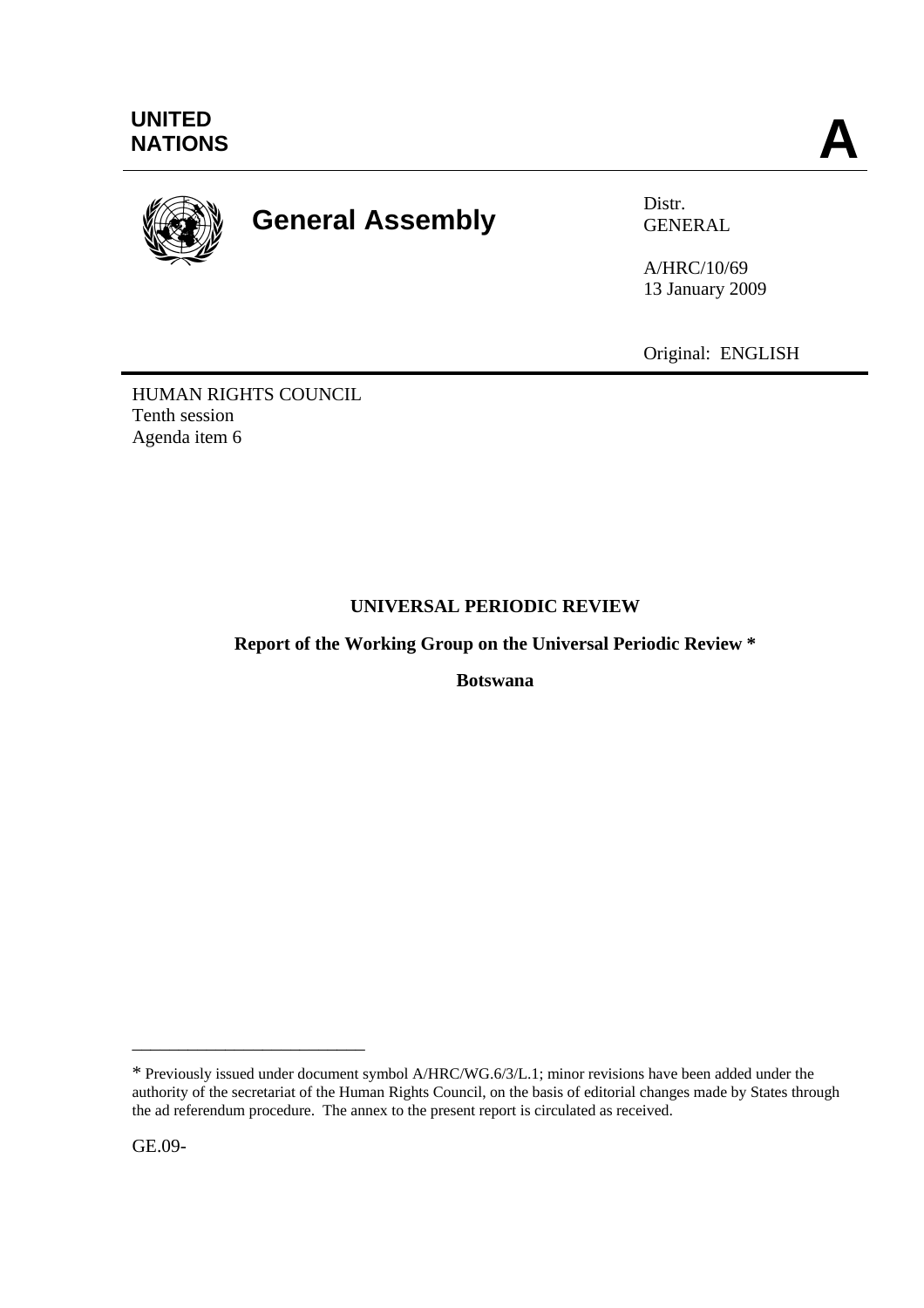# **CONTENTS**

|                                                                         | Paragraphs | Page |
|-------------------------------------------------------------------------|------------|------|
|                                                                         | $1 - 4$    | 3    |
| I. SUMMARY OF THE PROCEEDINGS OF THE REVIEW PROCESS                     | $5 - 91$   | 3    |
|                                                                         | $5 - 27$   | 3    |
| B. Interactive dialogue and responses by the State under review 28 - 91 |            | 5    |
|                                                                         |            | 16   |
| Annex                                                                   |            |      |
|                                                                         |            |      |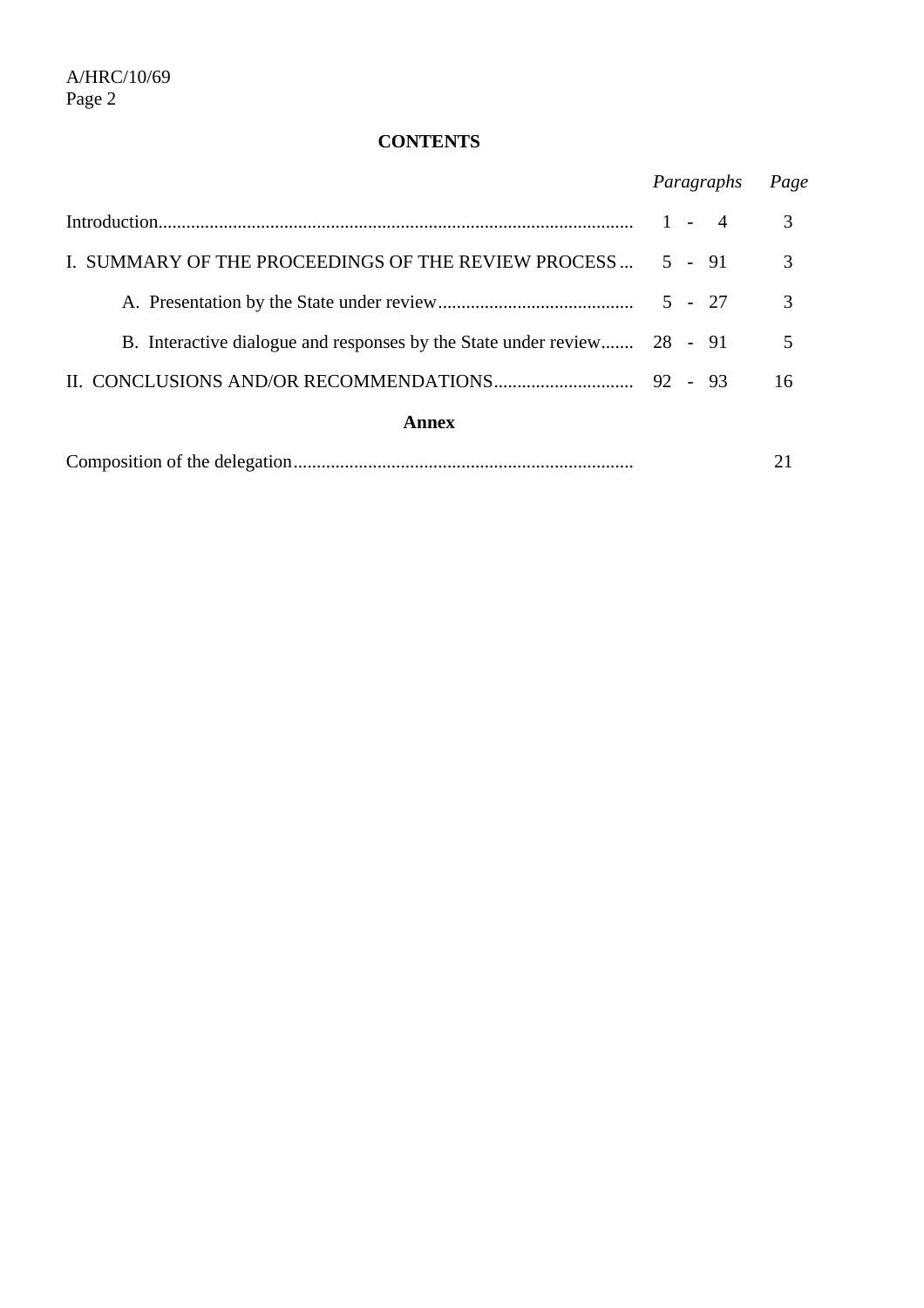#### **Introduction**

1. The Working Group on the Universal Periodic Review, established in accordance with Human Rights Council resolution 5/1 of 18 June 2007, held its third session from 1 to 15 December 2008. The review of Botswana was held at the 1st meeting, on 1 December 2008. The delegation of Botswana was headed by Hon. Mr. Dikgakgamatso Seretse, Minister for Defence, Justice and Security. At its meeting held on 3 December 2008, the Working Group adopted the present report on Botswana.

2. On 8 September 2008, the Human Rights Council selected the following group of rapporteurs (troika) to facilitate the review of Botswana: Uruguay, Senegal and Slovakia.

3. In accordance with paragraph 15 of the annex to resolution 5/1, the following documents were issued for the review of Botswana:

 (a) A national report submitted / written presentation made in accordance with paragraph 15 (a) (A/HRC/WG.6/3/BWA/1);

 (b) A compilation prepared by the Office of the United Nations High Commissioner for Human Rights (OHCHR), in accordance with paragraph 15 (b) (A/HRC/WG.6/3/BWA/2);

 (c) A summary prepared by OHCHR, in accordance with paragraph 15 (c) (A/HRC/WG.6/3/BWA/3).

4. A list of questions prepared in advance by the Czech Republic, the United Kingdom of Great Britain and Northern Ireland, Sweden, the Netherlands, Germany, Denmark and Latvia was transmitted to Botswana through the troika. These questions are available on the extranet of the universal periodic review.

#### **I. SUMMARY OF THE PROCEEDINGS OF THE REVIEW PROCESS**

#### **A. Presentation by the State under review**

5. At the first meeting, on 1 December 2008, the opening statement of Botswana was presented by the Head of Delegation, the Honourable Mr. Dikgakgamatso N. Seretse, Minister of Defence, Justice and Security.

6. Botswana recognized that the commitment to the implementation of human rights instruments must be demonstrated through a series of actions, including domestication of treaties and reporting. It noted, however, some capacity constraints and the need for technical support.

7. The Minister presented an overview of the Botswana national report. In its preparation, the Government consulted with a cross section of civil society and took into account their comments and inputs.

8. Botswana explained that as a young country it is faced with diverse challenges and had to place emphasis on nation building and developmental issues. In the past four decades, Botswana has made significant strides in the areas of economic freedom, transparency and good governance. Botswana remained focused in its decision to find innovative ways that can guarantee its nationals and residents full enjoyment of human rights.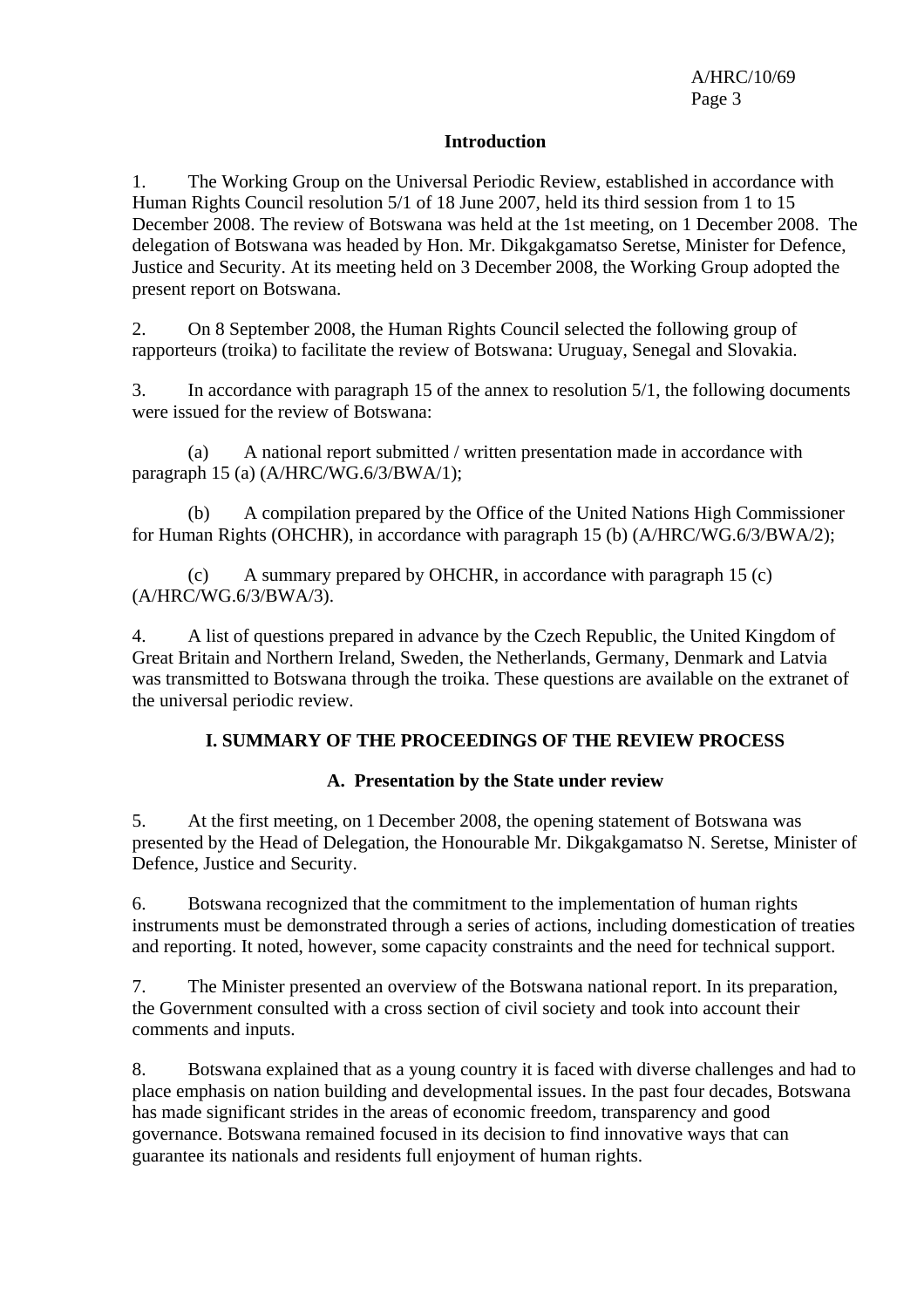9. The Minister indicated that Botswana is committed to the democratic process and that it is responsive to the needs of the people and it cannot undertake initiatives that are contrary to their interests. However, he emphasized that civil society organizations are free to mobilize support and educate the people on the need for specific changes, which in its view can enhance the enjoyment of human rights. It was against this background that the position of the Government on the death penalty, corporal punishment, gay and lesbian rights should be understood.

10. The Minister proceeded to respond to written questions submitted in advance. Botswana confirmed its intention to establish a national human rights institution**.** Consultations to initiate the process are ongoing and it is expected that it will be established by the next review.

11. Regarding the issue of discriminatory laws**,** the Commission of enquiry concluded that sections 77 to 79 of the Constitution were discriminatory, and that these had been amended to accommodate the concerns.

12. Concerning measures taken to implement the rights of the child and to prevent violence and sexual exploitation of children, Botswana has developed draft legislation incorporating provisions of the Convention on the Rights of the Child, to be presented to Parliament in February 2009. Subsequent to the enactment of the revised Act, Botswana intends to withdraw its reservation to article 1 of the Convention.

13. Botswana stated, inter alia, that the Education Act provides a strict framework within which corporal punishment is administered.

14. The Minister addressed questions raised on women's rights, especially with respect to Customary laws compromising gender equality, marital rape and measures taken to prevent domestic violence. Particular mention was made of the adoption of the Abolition of the Marital Power Act of 2004, and that Ntlo ya Dikgosi, as custodians of customary law, are consulted on all legislation having an impact on custom and had accepted this new law.

15. Regarding marital rape, it was noted that there are deficiencies in the existing legislation and this may require the enactment of legislation after due consultation. To prevent domestic violence, the Government has embarked on a rigorous public education campaign that includes radio, television, print media and *kgotla* meetings to educate and sensitize members of the public, also on the provisions of the Domestic Violence Act. The Botswana Police Service has started to employ social workers to provide counselling and to be responsive to the needs of victims.

16. Botswana agreed that treaties should be domesticated and implemented and, to this effect, has set up an inter-ministerial committee. However, it noted the challenges relating to technical and financial capacity that it intended to address and hoped to benefit from the support of the international community.

17. On the ratification of the International Covenant on Economic, Social and Cultural Rights, Botswana indicated that it would accede to the Covenant when it is in a position to implement its provisions and emphasized that capacity for the latter was critical.

18. Botswana indicated that it is constructing new prisons and exploring alternative measures to imprisonment.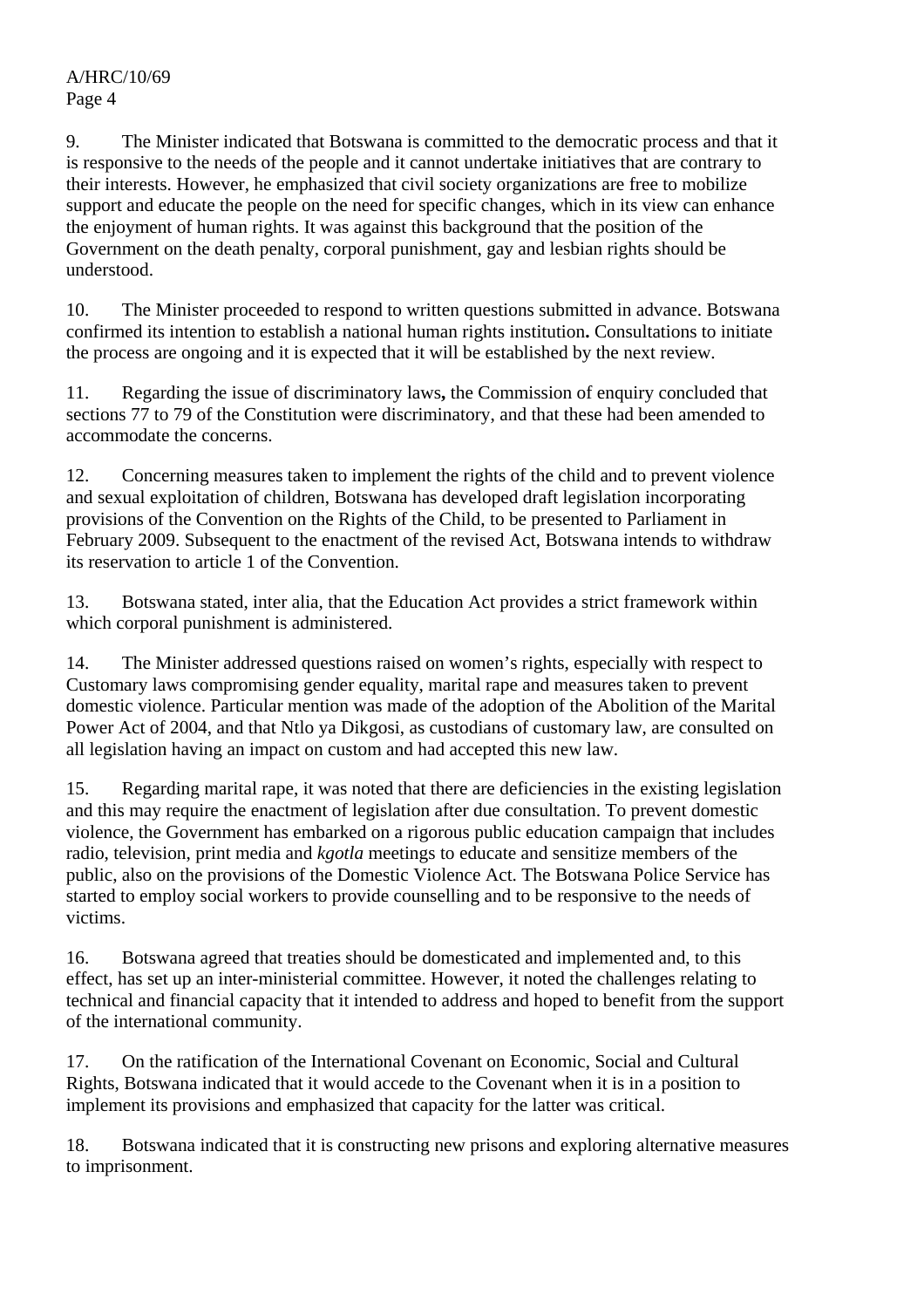19. The delegation confirmed that the law in Botswana criminalizes same-sex sexual activities; however, it allows for the registration of civil society organizations that are not set up to advocate for the rights of lesbians, gays, and bisexuals, to nonetheless advocate for the rights of such groups.

20. Regarding the December 2006 court ruling allowing the San (Basarwa) communities to return to their ancestral land in the Central Kalahari Game Reserve and the level of dialogue and progress that has been made since this ruling, the Government of Botswana stated that it has fully implemented the Court order.

21. Recognizing that the question of the Reserve is not just a legal issue, the Government opened dialogue with the people on it. The President of Botswana met with representatives of the Reserve on 12 of June 2008, and subsequently instructed the inter-ministerial committee on the Reserve to continue dialogue. The Committee met with representatives of the Reserve community on 26 November 2008 to map the way forward. They agreed to meet on 22 or 23 of January 2009, when each party will present a list of issues for discussion to bring this matter to an amicable conclusion.

22. On the death penalty, the delegation explained that there are no plans to abolish capital punishment or impose a moratorium on its application. It noted that, in 1997, the Parliamentary Law Reform Committee produced a report which showed that the public was in favour of its preservation.

23. Regarding clemency proceedings, the Government replied that concerns of Member States on representations by family and or lawyers are reasonable and will be put to the relevant authorities.

24. Regarding torture, the delegation vehemently denied any widespread use of torture in Botswana. It indicated that it was not opposed to ratifying the Optional Protocol to the Convention against Torture, but explained that taking on additional structures, as may be required by its ratification, would place a burden on its resources.

25. The delegation affirmed that the Government considers youth unemployment a priority issue and has established a ministry responsible for youth and introduced initiatives, such as youth officers in each ministry and a young farmers' fund.

26. Botswana explained that it will look into extending standing invitations to all special procedures but it is comfortable with its status quo.

27. The Minister reaffirmed Botswana's commitment to the work of the Council and to the success of the universal periodic review.

# **B. Interactive dialogue and responses by the State under review**

28. During the interactive dialogue, statements were made by 42 delegations. The broad consultation conducted in preparing the national report and the openness and commitment to the universal periodic review dialogue of Botswana were welcomed. A number of delegations praised the progress made in the realization of economic, social and cultural rights, particularly by referring to the national strategy for poverty reduction "Vision 2016", the advances made in universal primary education, the development of a national primary health-care strategy and a national institution for the prevention and treatment of pandemics, particularly HIV/AIDS. The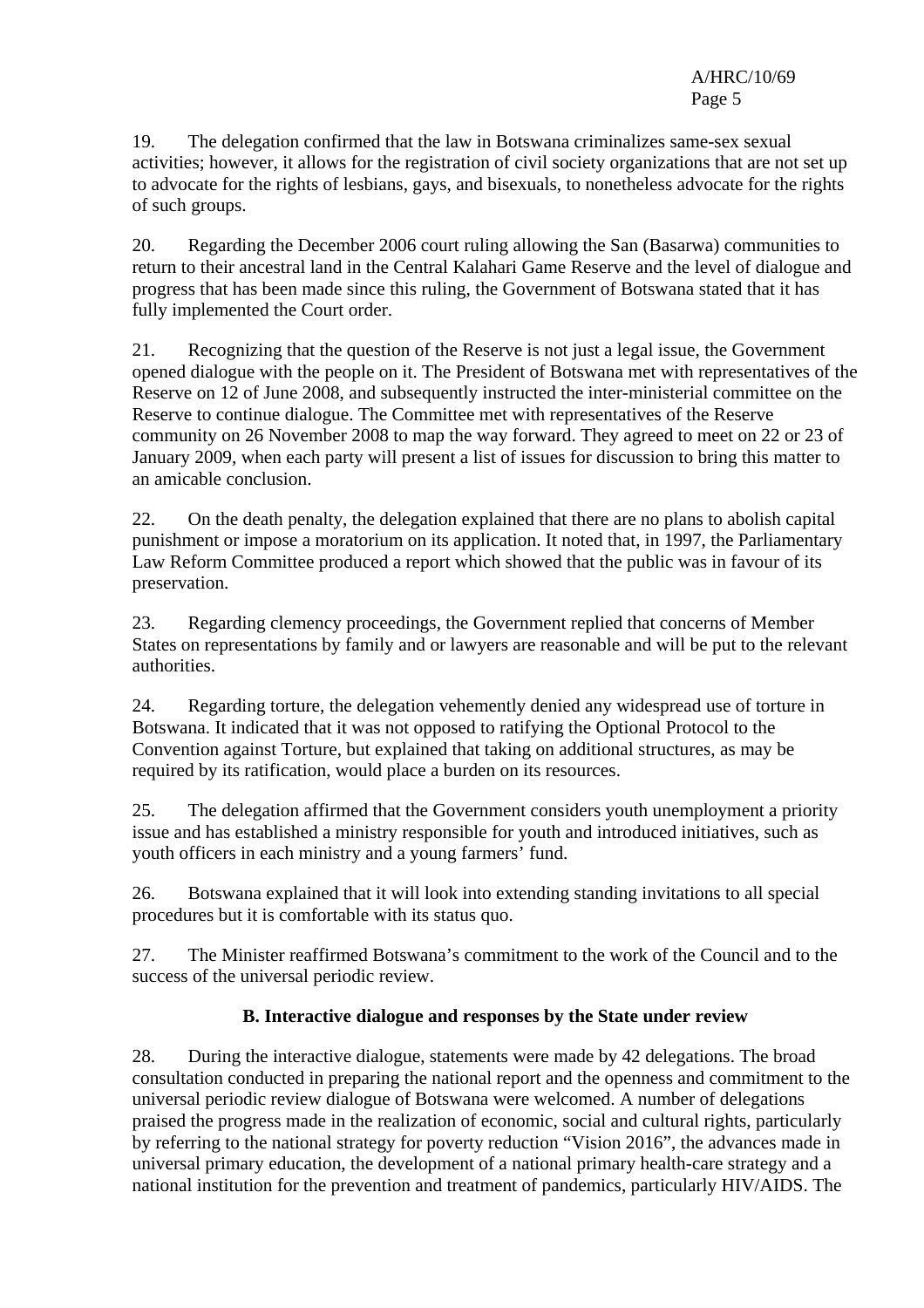efforts made to eliminate discrimination against women, empower women and ensure gender equality were also praised. In this regard, particular mention was made of the establishment of the Department for Women's Affairs, the improvement of several legal instruments to safeguard women's rights, including the abolition of the Marital Power Act and the Domestic Violence Bill, the translation of the Convention on the Elimination of All Forms of Discrimination against Women into Setswana and the efforts made in gender mainstreaming. Botswana's efforts to promote children's rights, particularly through the adoption of the National Action Plan for Children 2006-2016, were welcomed. Mention was made of the efforts to address the special needs of children with disabilities and of the exemption of school fees for households in need of assistance. A number of delegations also praised the democratic culture of Botswana backed up by a strong multiparty democracy, the enshrinement of equal rights and fundamental freedoms in the Constitution, the rule of law and good governance. Some delegations referred to the establishment of the office of the Ombudsman as a demonstration of the Government's commitment to human rights. The establishment of an investigative commission to examine discriminatory provisions in the Constitution was also welcomed. Some delegations praised the efforts made to end discrimination against minority groups. Delegations noted that Botswana is party to most of the regional human rights treaties and mechanisms. Further, the role of Botswana as a regional mediator for peace and conflict resolution was commended.

29. Algeria recommended continuing their efforts, particularly in favour of women in rural areas. It also recommended adhering to the International Covenant on Economic, Social and Cultural Rights, as Botswana applies on the ground the provisions of the Covenant. Algeria congratulated Botswana on its pilot project to fight HIV/AIDS and recommended that Botswana enable migrants and refugees to benefit from it.

30. Morocco requested further information on the participation of women in public life and the nature of the difficulties faced in the implementation of the national policy on women. Morocco also asked what specialized United Nations agencies could do to assist the Government to protect children.

31. Cuba recommended continuing to incorporate the provisions in the Convention on the Rights of the Child and the African Charter on the Rights and Welfare of the Child into national legislation. It commended the 2003 national poverty reduction strategy, and encouraged the Government to continue the efforts made to achieve the goal of Vision 2016. It recommended that the implementation of the National Action Plan for Children 2006-2016, to overcome the difficulties identified by the Government in its national report, be continued.

32. Spain requested information on the draft legislation for the protection of children and on recent measures taken to deal with the increasing number of HIV/AIDS orphans. It also asked about the policy regarding illegal immigrants, particularly from Zimbabwe. Spain asked for information on recent measures to promote gender equality. It recommended that Botswana explore the possibility of a moratorium on the death penalty or its definitive abolition. It said it looked forward to a resolution of the dispute between the San of the Central Kalahari Game Reserve with the Government. It recommended the decriminalization of homosexual relationships and practices.

33. Belgium noted that HIV/AIDS prevalence is still high and asked what approaches Botswana would take to prevent the transmission of the HIV from mother to child and to tackle related challenges. Belgium recommended a medical follow-up for HIV-positive mothers and children who have received the virus from the mother. It noted the high HIV/AIDS prevalence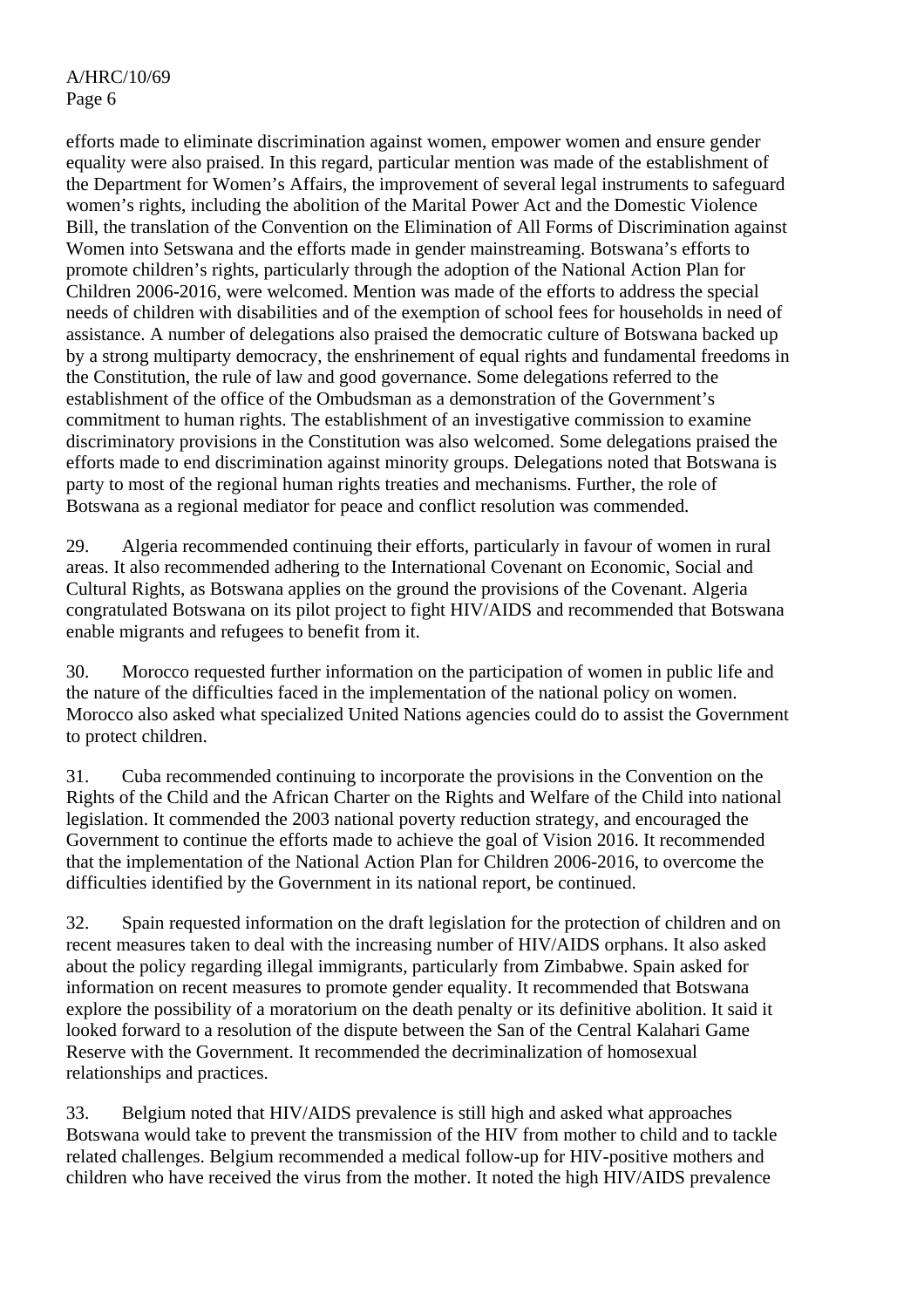rates in prison populations and enquired about approaches to prevent its spread. Belgium recommended that the prison population be educated about the risks of the spread of the HIV/AIDS virus and that sanitary conditions of prisons be respected.

34. Chile recognized the establishment of a women's affairs department and the policies aimed at empowering the development of women and integrating them in the education system, recommending that Botswana continue those efforts. Deeply concerned about corporal punishment of children, Chile recommended that Botswana continue to incorporate the provisions of the Convention into domestic legislation, especially article 19(1). It also recommended that consideration be given to designating an institution responsible for coordination and implementation of policy on children. Following up to remarks by Botswana on the International Covenant on Economic, Social and Cultural Rights, it asked whether the Government has a date for accession.

35. Finland noted the routine HIV-testing introduced in 2004 in public health facilities and that HIV prevalence is declining. It recommended that Botswana ensure the prompt and effective implementation of its programme for AIDS orphans. Finland expressed concern regarding the relations between the diamond business and the indigenous peoples who have suffered from forced eviction or have been prevented from having access to their water boreholes or practicing their means of livelihood. It asked the Government what it intends to do to ensure respect for the rights of the indigenous people inhabiting the areas of interest to companies active in the business. It recommended that Botswana take immediate action in this regard.

36. With regard to unemployment, France noted that a racist xenophobic attitude against migrant workers, particularly Zimbabweans, is developing and enquired about countermeasures. France also noted that the Penal Code criminalizes the relations of people of the same sex and that the Constitution does not provide protection for people discriminated against on the basis of sexual orientation. In 2003, the Court of Appeal ruled Section 164 of the Penal Code discriminatory; in this connection, France enquired as to whether Botswana envisages the decriminalization of consenting same-sex activity. France recommended that Botswana adopt the necessary measures to combat discrimination of all kinds, including those based on sexual orientation, gender, colour, religion and political opinion. France recommended that Botswana put an end, *de jure* and *de facto*, to the practice of corporal punishments in traditional judicial systems. It noted that the Constitution guarantees freedom of expression and of the press, but some intimidation and threats have been noted against journalists. France also asked about the impact of the media practitioners' bill on the media. France recommended that Botswana ratify the Optional Protocol to the Convention against Torture.

37. The Netherlands noted that the Constitution forbids discrimination on the base of ethnicity, race, nationality, creed, sex or social status, but that civil society organizations advocating for the rights of LGBT have been denied legal status and same-sex sexual activities between consenting adults remain a criminal offence. It recommended that the Government decriminalize such activities and forbid discrimination on the base of sexual orientation. It recommended that the Government consider the abolition of the death penalty, in conformity with the latest relevant General Assembly resolutions.

38. Mauritius noted Botswana's reply on the establishment of a human rights institution and asked if it is facing any obstacles in terms of human or financial capacity in its establishment. Mauritius requested further information on the issue of legal aid, noting the appointment of the consultant to conduct a feasibility study. Having noted the challenges Botswana faces regarding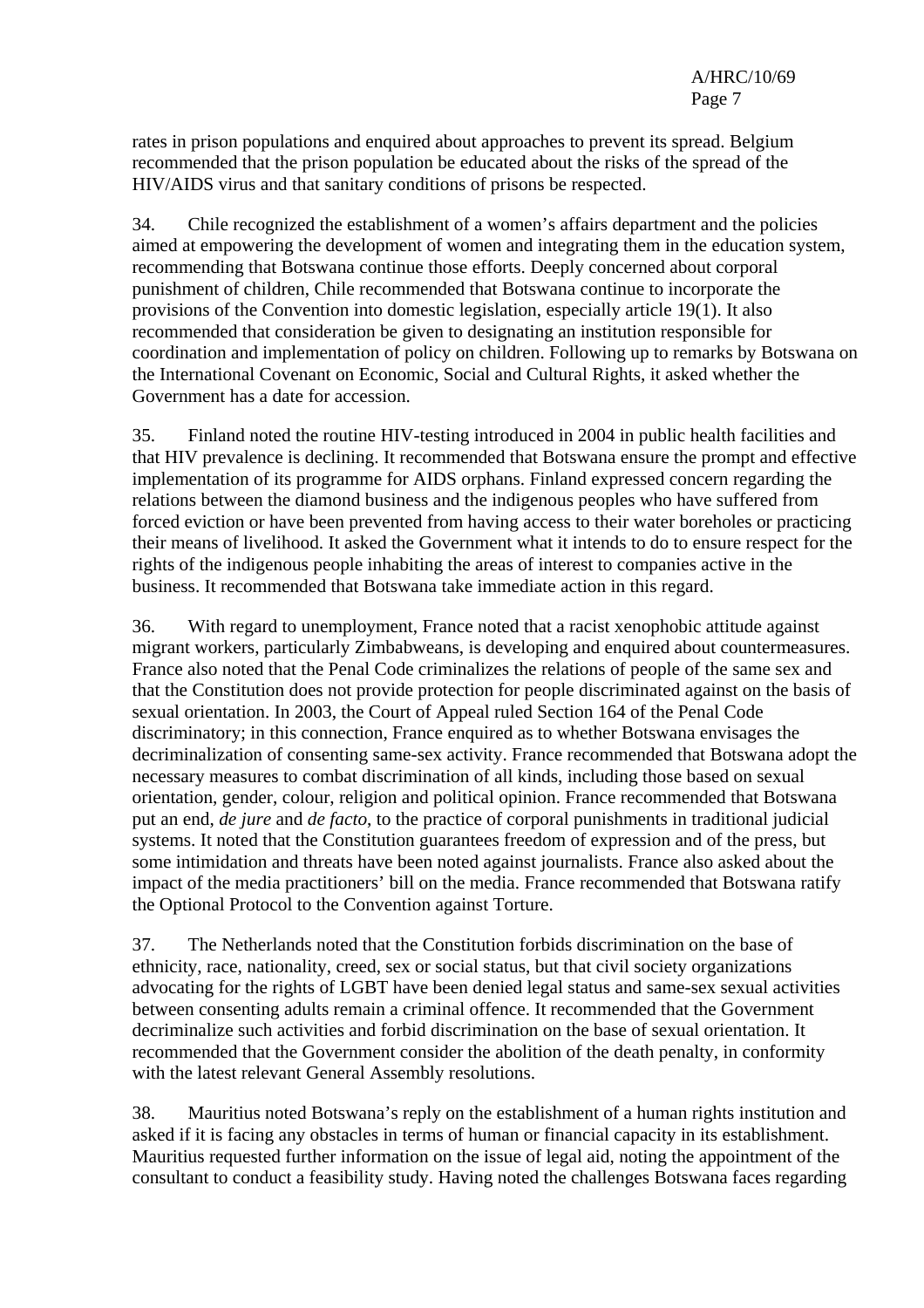poverty, marginalization and unemployment, it called on development partners to assist Botswana with the necessary technical and other support to strengthen their implementation and development capacity with regard to human rights instruments and their domestication wherever desirable.

39. While Mexico indicated that customary practices undermine the rights of women, foreigners, children, indigenous peoples, and minority groups. Mexico emphasized that the appeals of indigenous peoples and the decision of the Supreme Court in favour of indigenous peoples must be respected. Mexico recommended that Botswana accept the visits of the Special Rapporteur on the rights and fundamental freedoms of indigenous peoples and the Special Rapporteur on contemporary forms of racism. It recommended that favourable consideration be given to the ratification of the ILO Convention 169 on Indigenous and Tribal Peoples. Mexico recommended the adoption of all measures necessary to harmonize customary laws with international instruments signed by Botswana. It recommended that Botswana accede to the International Covenant on Economic, Social and Cultural Rights and that it ratify the International Convention on the Protection of the Rights of All Migrant Workers and Members of Their Families. Mexico recommended that Botswana issue a standing invitation to the special procedures and indicated that this recommendation was made in the context of Botswana's appeal for the international community to provide assistance and support for human rights.

40. In response to the issues raised, Botswana noted that financial constraints were an obstacle to the ratification of the International Covenant on Economic, Social and Cultural Rights. However it pointed out the existing Government policies covering the issues reflected in the Covenant's provisions and the efforts being made in providing free housing to everyone, including through a programme to be initiated in the upcoming financial year.

41. Botswana reaffirmed that the draft legislation on children incorporates all the provisions of the Convention on the Rights of the Child and noted that the only reservation made to it, on the definition of the child, will be withdrawn once the national law is enacted.

42. Botswana reconfirmed its position on the death penalty. It noted the role of civil society in educating the people and in advocating for change on the issue of the death penalty and the criminalization of homosexuals activities. It repeated its openness towards organizations advocating for these issues.

43. As regards the San people, Botswana noted the opening of dialogue and consultation and expressed hope that they would be able to reach an amicable solution with the Basarwa people of the Central Kalahari Game Reserve.

44. Botswana denied that xenophobia in the country is at an alarming extent, though recognized the report of complaints, particularly those regarding the employment of migrants. It noted the problem of undocumented migrants from Zimbabwe and indicated that an influx of people in the country would have economic and social consequences. It explained that illegal immigrants are taken to specific detention centres and are repatriated, at the cost of approximately two million Pula a year.

45. With regard to HIV and its transmission to unborn children, Botswana referred to its programmes whereby treatment is provided to pregnant mothers, and referred to significant improvements in the rates of HIV prevalence in the country.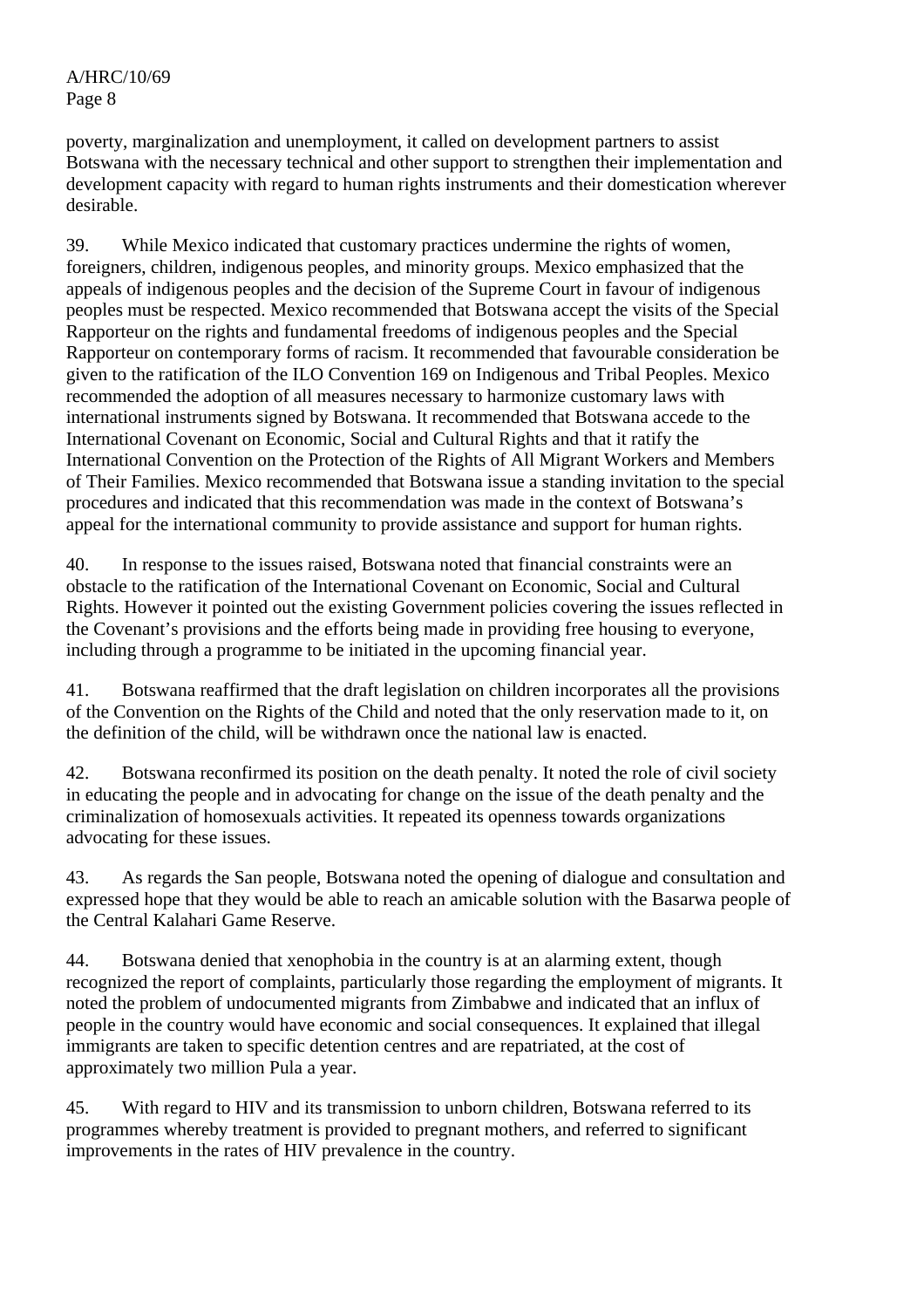46. Regarding corporal punishment, Botswana reaffirmed that the practice is part of their culture and that parents believe that it is important as a form of correction.

47. Botswana indicated that there is freedom of the press in the country although it is not absolute, given that there are regulations to be respected by the media in the performance of their functions. It noted that the media practitioners' bill is currently before Parliament.

48. Botswana expressed its willingness to ratify the Optional Protocol to the Convention against Torture, but reiterated, as a priority, its need to identify the challenges it will face with regard to the establishment of a new human rights institution.

49. Slovakia noted with appreciation the establishment of the Inter-Ministerial Committee on Treaties, Conventions and Protocols, asking for more information. It encouraged the Government to consider signing and ratifying the International Covenant on Economic, Social and Cultural Rights and cooperating with the OHCHR Regional Office for Southern Africa in this regard, while taking note of the explanation given by Botswana, but recalling that, according to the Covenant, State parties take steps only to the maximum of their available resources. It echoed the recommendation of the Committee on Civil and Political Rights, suggesting that Botswana repeal provisions on the criminalization of same-sex activities between consenting adults from its legislation.

50. The Czech Republic recommended the continuation of efforts to establish a comprehensive institutional framework for the promotion and protection of human rights, including by providing it with necessary funding and personnel, and that its efforts to ensure non-discrimination of all ethnic minorities also be continued. It welcomed the decision to adopt national legislation ensuring implementation of its obligations under the Convention on the Rights of the Child and recommended the adoption of further practical measures in this regard, in particular in the area of the prevention of violence and sexual exploitation of children. It also recommended that Botswana accede to the Option Protocol to the Convention against Torture and establish its national preventive mechanism accordingly. It recommended that consensual same-sex activity between adults be decriminalized and that measures to promote tolerance in this regard, which would also allow more effective educational programmes for prevention of HIV/AIDS, be taken. It recommended that a standing invitation be issued to representatives of the special procedures and implemented.

51. Germany indicated that the Government could play a leadership role in educating people. Germany recommended that the Government of Botswana amend the definition of discrimination in the Constitution in such a way that it covers discrimination based on descent, abolish those laws that permit discrimination on the basis of ethnicity, language and culture.

52. Turkey commended the establishment of the Directorate of Corruption and Economic Crime, and appreciated the Government's economic policies, encouraging the activities of the authorities in combating unemployment. It welcomed the adoption of the National Action Plan for Children 2006-2016 and the finalization of an action programme for the elimination of child labour, requesting information on the challenges met in their implementation, and recommending that the Government fully adhere to them with a view to reach international standards on the prevention of child labour. It recommended that a timeline for the ratification of the International Covenant on Economic, Social and Cultural Rights be defined.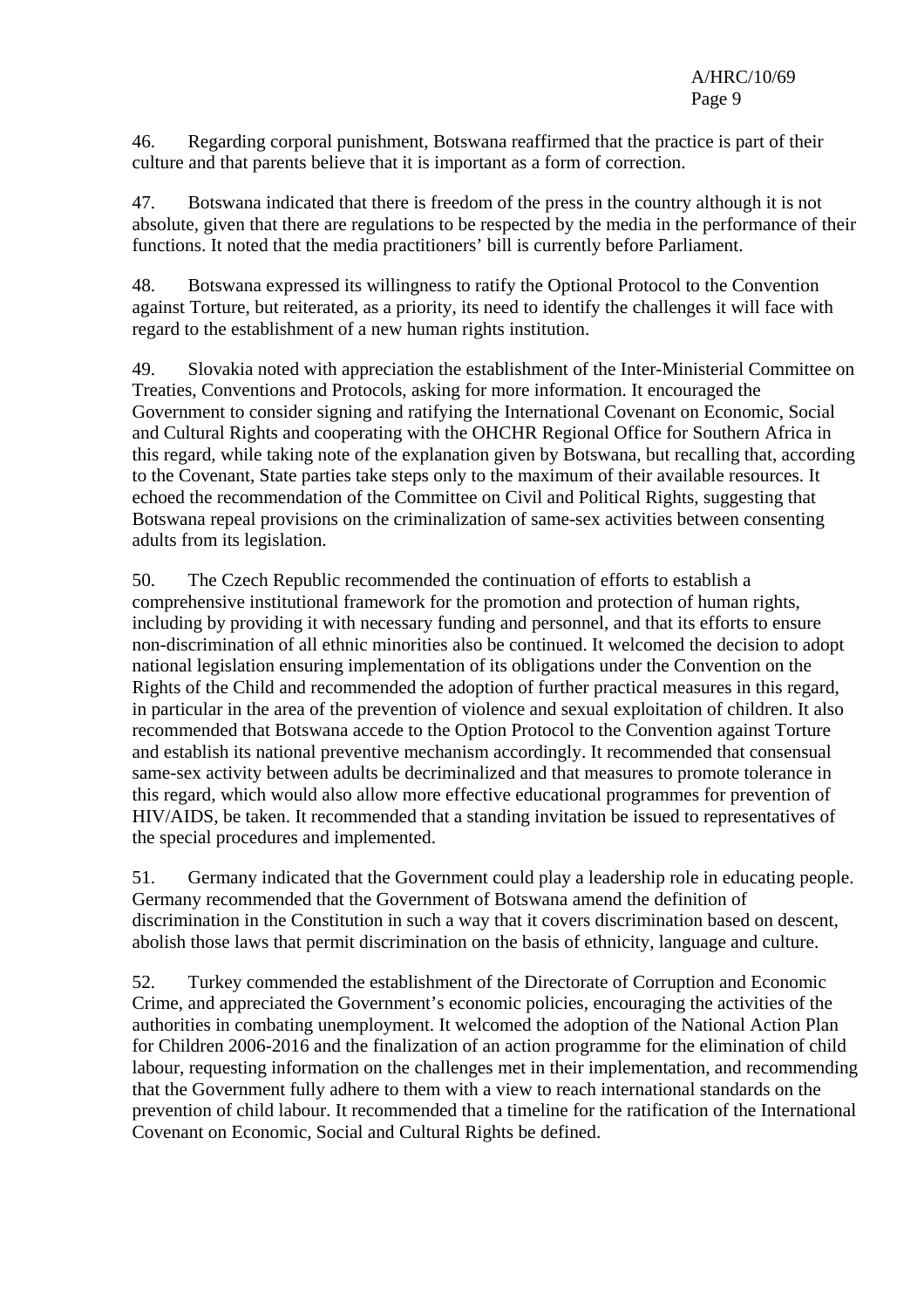53. Brazil, recognizing the challenges of a multicultural society, requested additional comments on how Botswana is tackling discrimination, particularly based on descent and ethnic origin. It also noted that the General Assembly, in its resolution 62/149, calls upon States to establish a moratorium on executions with a view to abolishing the death penalty and asked about the steps taken towards progressive restriction of its use. It also asked about the establishment of an independent national human rights institution and if there are any expectations with regard to international cooperation. In a constructive and open spirit, Brazil indicated it saw the opportunity to propose to the Government of Botswana that it consider the possibility of acceding to the International Covenant on Economic, Social and Cultural Rights. It would also welcome the efforts to suppress death sentences and measures to prevent corporal punishment. Brazil encouraged the Government of Botswana to accomplish progressively the human rights goals set by the Human Rights Council in its resolution 9/12. Brazil took note of Botswana's expectations in the areas of national capacity-building on treaty body reporting, on human rights education and training, support capacity of components of national statistical system and the strengthening of the system to monitor development. Considering the emphasis of the universal periodic review on enhancing cooperation in the field of human rights, it invited the delegations that are materially capable to positively consider assisting the Government of Botswana in these endeavours.

54. Slovenia recalled general comment No.8 of the Committee on the Rights of the Child on the prohibition of corporal punishment of children and the study of the Secretary-General on violence against children, in which the universal prohibition of corporal punishment for children by 2009 was recommended. Slovenia recommended that consideration be given to changing legislation to expressly prohibit all forms of corporal punishment in all settings: at home, in schools and in other institutions. Slovenia also recommended that efforts be made to raise the awareness of the public and change their attitude to corporal punishment. Slovenia noted the concern of the Human Rights Committee about prison overcrowding, the large number of people held on remand and the limited access of families to people held in custody. Slovenia enquired about how the best interests of the child are considered when a parent is arrested and sentenced. Slovenia recommended that Botswana develop non-custodial alternatives such as community service orders and bail arrangements, and particularly recommended implementation of those in relation to the sole or primary carers of children. Slovenia further recommended that Botswana take measures to protect the best interests of babies and children affected by parental detention or imprisonment. It asked how gender perspectives are included in preparation for the universal periodic review and recommended that a gender perspective be included in the review follow-up process in a systematic and continuous manner.

55. Sweden recommended that the Government pursue efforts to ensure the full implementation of the Convention on the Rights of the Child, and specifically to continue efforts to eliminate corporal punishment, especially in schools. It recommended that the Government continue efforts to promote gender equality and pursue work on the new legislation on marital rape, and bring forward new legislation as a matter of priority. Concerning the application of the new norms, it recommended that the Government consider additional measures, such as public awareness-raising initiatives or campaigns in order to promote the implementation of the rights in the legislation in question.

56. The Sudan asked the international community to provide the Government with technical assistance in the areas mentioned in the national report.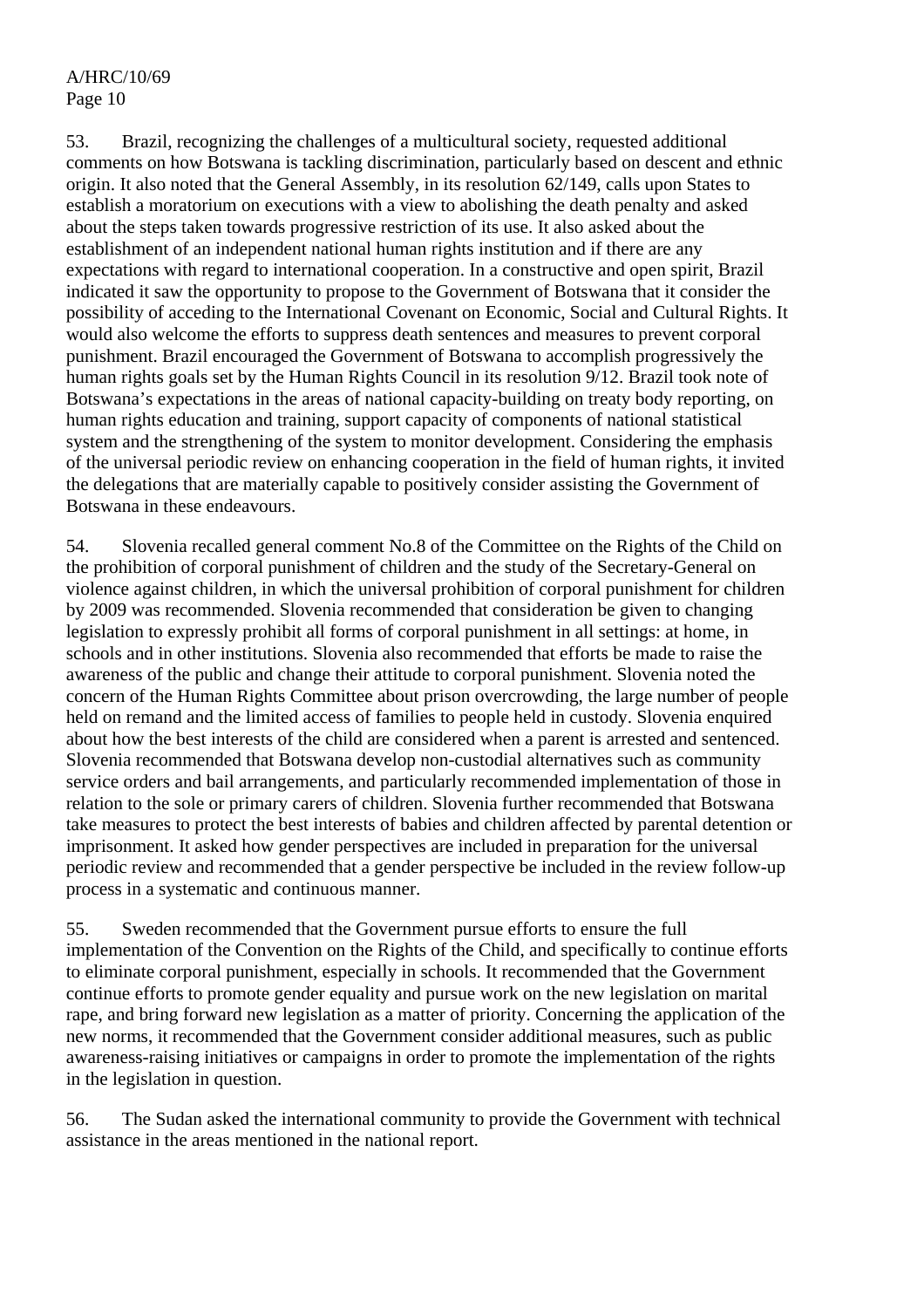57. The United Kingdom enquired about the database of all treaties to measure progress against domestic legislation. It recommended that steps be taken to abolish capital punishment, enquired about the level of public debate on the death penalty, and expressed concerns that the family or lawyers representing inmates are not formally informed in advance of the date of execution and the body is not returned to the family for private burial, and asked how this issue is being addressed. The United Kingdom also noted prison overcrowding and the large proportion of persons held on remand in prison. Noting the Human Rights Committee's recommendation that Botswana increase efforts to ensure that detainees are treated with humanity and dignity, live in healthy conditions and have adequate access to health care and food, the United Kingdom asked how Botswana is addressing these issues. It noted that Botswana is addressing issues such as domestic violence through the Domestic Violence Bill, although the reporting of incidents still remains low. The United Kingdom also noted the insufficient capacity of law enforcement agencies to respond to domestic violence appropriately. It recommended that the Government of Botswana take further steps to strengthen the application of the domestic violence bill and the Abolition of Marital Power Act. It enquired about Botswana's intention to ensure access to services throughout the country, particularly for minority groups in rural areas. The United Kingdom also asked about the consideration given to ensuring a more rights-based approach to development.

58. Djibouti recommended that Botswana double its efforts to improve conditions of detention in prisons and guarantee the compatibility of rights with cultural practice.

59. In response to additional comments, Botswana agreed that the Government must play a leading and cautious role in educating its people so as not to destabilize the country.

60. The Government noted that discrimination against ethnic minorities does not exist in Botswana. A commission was established to look at some of the provisions of the Constitution that appeared to be discriminatory or dealt with issues that are sensitive to ethnicity. It noted challenges faced as a multicultural and multilingual country and that it was in the process of encouraging different ethnic groups to develop their language with a view to having these languages taught in school in the future, provided there are resources and capacity.

61. Botswana referred to its programme for orphans, which includes the provision of free health care, education, counselling, and other social services.

62. Zambia encouraged Botswana to continue to address the disparities and extent of the application of the Marital Act to customary and religious marriages. It called upon the Government to continue its good work in the area of HIV/AIDS and to address the issues raised by treaty bodies in the report prepared by OHCHR. Zambia enquired about challenges in the implementation of the National Plan of Action for Children and if the draft bill on the domestication of the Convention on the Rights of the Child and the African Charter on the Rights and Welfare of the Child were tabled before parliament in November 2008.

63. Italy expressed the hope that the national debate on the death penalty would be reopened and involve all civil society, and that the Government would educate the general public on the resolutions adopted by the General Assembly on the death penalty in 2007 and 2008. It recommended that Botswana establish a moratorium on the use of death penalty with a view to abolishing capital punishment in its national legislation. Italy expressed concern over the conditions of detainees as prison establishments are overcrowded, insufficiently lit and lacking basic services, such as water. Italy recommended that Botswana align its legislation and practice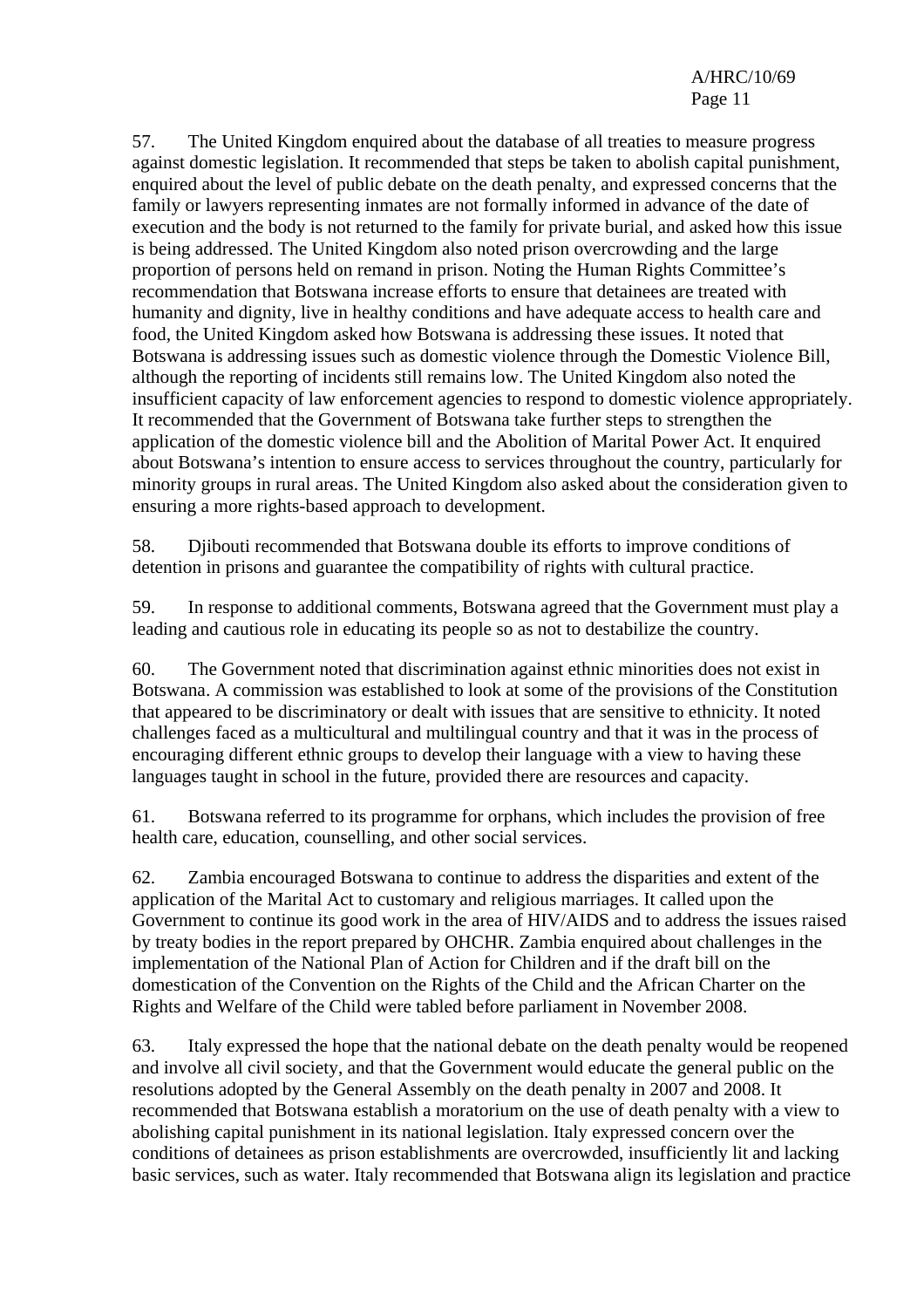with international standards on prisons. Italy noted that the worst forms of child labour are still practiced in Botswana and that, according to the ILO Committee of Experts, no programme of action to eliminate them has been designed by the Government. Italy also noted child labour has been linked to cases of commercial sexual exploitation. It recommended that the Government of Botswana urgently design and adopt the necessary programmes of action to address the problem of child labour, as requested by the Committee on the Rights of the Child and ILO. Italy noted the importance of human rights education in school systems at all levels. In this connection, Italy recommended that Botswana develop a national strategy for human rights education in the school system at all levels in accordance with the Plan of Action 2005-2009 of the World Programme for Human Rights Education, including the review and revision of curricula and textbooks, the training of teachers and the practice of human rights in the school community.

64. South Africa requested additional information on the lessons learned after the conclusion of its National Plan of Action for Children. South Africa recommended Botswana consider providing sufficient resources to the Office of the Ombudsman for its effective functioning, and recommended that the Council make available the requisite support in the areas highlighted under section VI on expectations in terms of technical assistance in the national report of Botswana.

65. Canada, while noting that universal human rights exist to protect minorities from the rule of the majority, suggested that Governments should not leave social progress to civil society alone, particularly if they are not allowed to be organized. Governments have the responsibility to lead by example. Canada recommended that Botswana decriminalize same-sex activity by adults and that it eliminate the use of death penalty. Canada recommended that Botswana review the definition of discrimination provided under section III of the Constitution with regard to its compatibility with the prohibition against discrimination on the basis of descent and national or ethnic origin. It recommended that it take appropriate measures for the provisions in article 15 of the Constitution to fully comply with the International Covenant on Civil and Political Rights. Concerned about the removal of communities residing in the Central Kalahari Game Reserve, Canada recommended that Botswana take steps to promote a just and equitable solution through renewed negotiations with affected members of these communities. Canada also recommended that Botswana respect the economic, social and cultural rights of persons belonging to minorities living or formerly living on the Reserve. It recommended that Botswana follow the Human Rights Committee's recommendation to increase efforts to raise awareness of the precedence of constitutional law over customary laws and practices so as to promote gender equality.

66. Latvia recommended that Botswana consider issuing a standing invitation to all special procedures mandate-holders of the Council.

67. Maldives noted that Botswana faced complex challenges relating to the rights of indigenous peoples, especially the Basarwa, child protection, domestic violence, the administration of justice, legal aid and prison conditions, adding that it was vital for the international community, led by the Council and OHCHR, to assist in addressing these issues. Maldives asked if the Government has considered extending a standing invitation to special procedures, adding that mandates, including the Special Rapporteur on the independence of judges and lawyers, the Special Rapporteur on freedom of opinion and expression and the Special Rapporteur on violence against women could offer practical assistance. It also asked if the Government considered ratifying the Optional Protocol to the Convention against Torture, a mechanism that can support efforts to improve the administration of justice and detention conditions. It recommended that OHCHR support Botswana in its efforts to improve national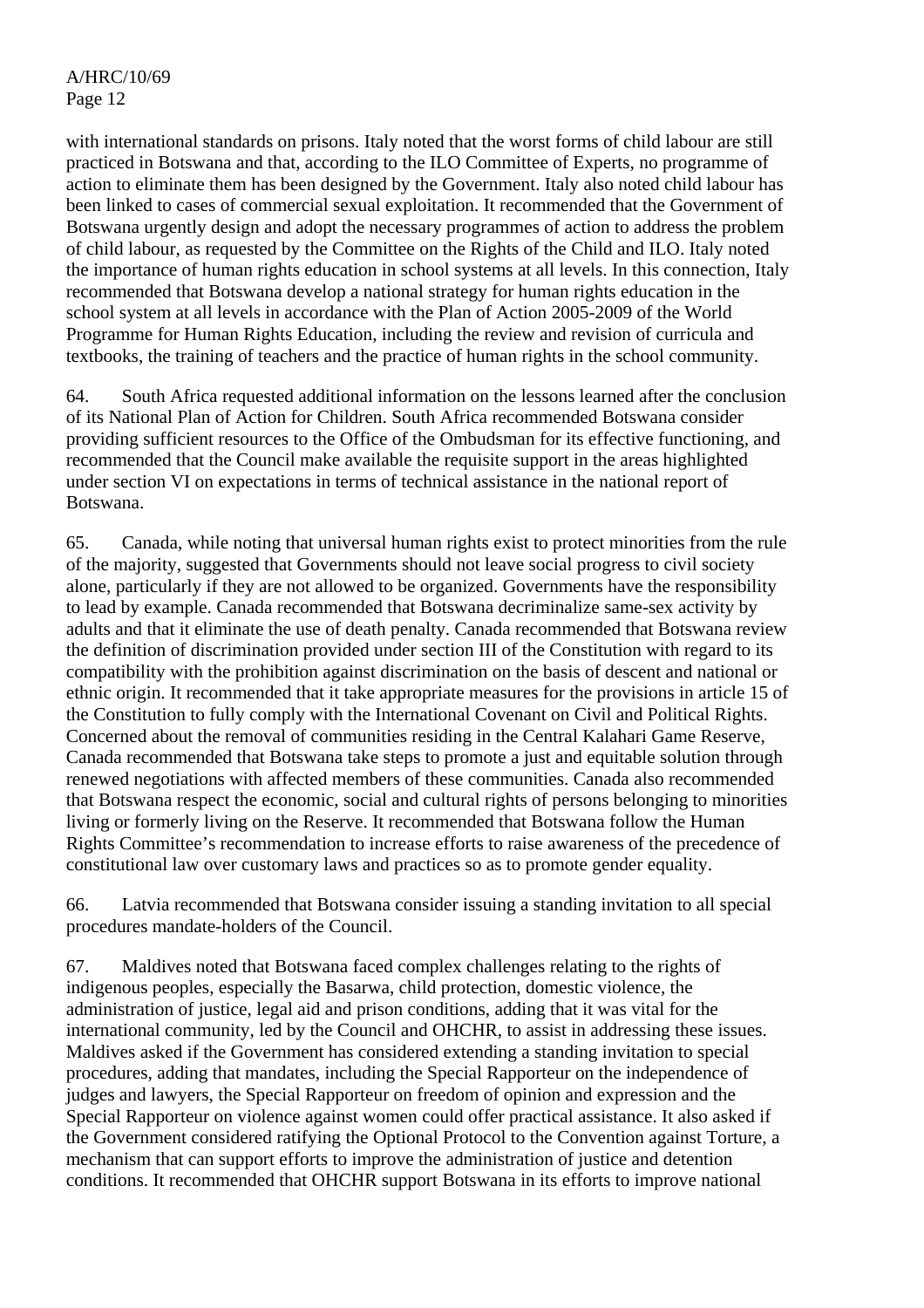capacity on treaty reporting, including through exploring the possibility of producing a commoncore Document, if Botswana so wishes.

68. China noted the challenges faced by Botswana in achieving the Millennium Development Goals and the positive efforts in this regard, and asked about implementation of the 2003 national strategy for poverty reduction and the difficulties encountered. China enquired whether international assistance was obtained and what support it needed from the international community. It asked about progress made and challenges encountered in Botswana's ambitious 2016 Vision.

69. Australia, noting the concern of the Committee on the Rights of the Child at the levels of physical and sexual abuse of children, enquired whether the national plan of action specifically tackles the issue of abuse and, if not, what other actions were taken to combat it. It noted that Botswana could play a leading role in the area of the death penalty and the decriminalization of homosexuality. Australia recommended that Botswana ratify the Second Optional Protocol to the International Covenant on Civil and Political Rights to abolish the death penalty. It asked when Botswana intended to sign the Convention on the Rights of Persons with Disabilities.

70. Norway welcomed the initiatives by the Government on the situation of indigenous peoples and minorities, but added that outstanding issues remained, relating to indigenous peoples' right to land, and education for children belonging to such groups. Norway requested Botswana's comments thereon and recommended that Botswana agree to the request by the Special Rapporteur on the rights of indigenous peoples to undertake a visit. It said the existence of two parallel judicial systems in Botswana poses special challenges when securing the rights of women. The fact that the Abolition of Marital Power Act does not apply to Customary and Religious marriages illustrates the need for revision of all relevant laws to ensure that the rights of women as stated in international conventions are reflected. It welcomed the intention to amend the Marriage Act to ensure that all marriages are registered, and recommended a specific timeline for the implementation of this amendment.

71. Argentina emphasized the ratification of the Convention of the Rights of the Child. It suggested that Botswana adapt its domestic legislation to prevent the physical abuse of minors and to ensure girl children are protected from sexual abuse, as traditions and customs do not take into account the Convention. Argentina also noted the progress made in empowering women and promoting gender issues in its national policy, suggesting concrete measures be taken to eliminate the persistence of customs harmful to the rights of women, such as early contract marriages and polygamy. Argentina congratulated Botswana on its policies to prevent and control HIV/AIDS, but noted with concern the large number of people suffering from this disease.

72. The Holy See commended Botswana on the abolition of the Marital Power Act in 2004. It noted, however, that the abolition does not apply to customary and religious marriages, as women who marry under traditional law are regarded as legal minors. It noted the consultations aimed at addressing the disparities and asked about progress made. It recommended that Botswana completely abolish the death penalty. The Holy See noted that the High Court declared the evictions of Basarwa from their ancestral territory as unlawful and unconstitutional and that the Basarwa are still struggling to return to their ancestral land because of limitations on their way of life imposed by the authorities. It enquired about measures the Government could take to improve the situation.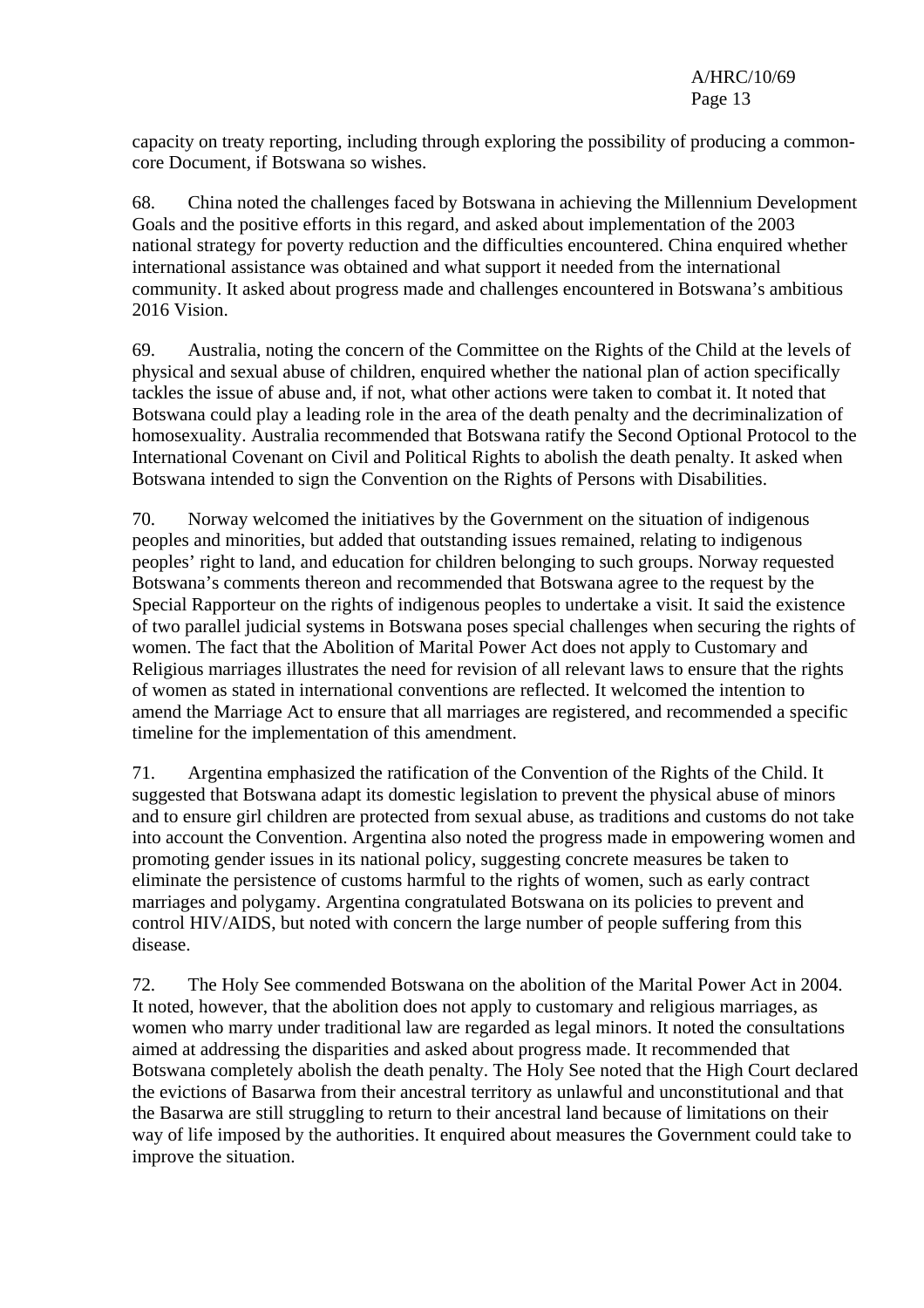73. Japan noted that the Special Rapporteur on the right to education, the Committee on the Rights of the Child and the Committee on the Elimination of Racial Discrimination expressed concern over the lack of legislation ensuring education for all children and over cultural and linguistic barriers to educational access. Japan said it hoped Botswana is taking steps to reach its target for universal and free education up to secondary level by 2016, and asked about concrete measures. On the elimination of gender discrimination and efforts to empower women, Japan appreciated the accomplishments, but said the Human Rights Committee had found discriminatory practices in women's roles in marriage and in the home remained and asked for more information on efforts to resolve this. On the displacement of the Basarwa tribe raised by the Committee on the Elimination of Racial Discrimination, it asked about the Government's outlook on the situation and how it intends to move forward.

74. Ghana noted that the authorities are facing prison congestion and that new facilities are being constructed. It asked about measures taken to ease congestion pending construction. Ghana requested information on the judicial case management system, which would achieve more expeditious dispensation of justice. It encouraged Botswana to increase efforts to improve access to education by children in remote areas, especially girls and minorities, and urged the international community to continue contributing to the Government's efforts to promote and respect the rights of its people.

75. The United Republic of Tanzania recommended that concrete actions be taken to reverse the trend of secondary school drop outs that may be as a result of the introduction of costsharing. It said it was pleased with the progress made regarding the rights of minority groups. It recommended that more action be taken to consolidate these endeavours. Noting the wide provision of anti-retroviral treatment, it recommended that the Government take action to address non-coverage of treatment among the refugee populations as indicated in the report. It recommended that Botswana make a definite pronouncement of accession to the International Covenant on Economic, Social and Cultural Rights. The United Republic of Tanzania recommended that Botswana take action to establish an independent national human rights institution in accordance with the Paris Principles.

76. Ireland noted that domestic violence remains a problem, and asked how the Government is addressing the need to balance the importance of respecting traditions and ensuring equal rights and protection for women. It recommended that the State ensure full participation of women in the review of customary laws and practices and discourage the persistence of customary practices that are detrimental to women's rights. Ireland understood that the number of undocumented migrants and asylum-seekers coming to Botswana, particularly from Zimbabwe, has increased dramatically, and some had been detained in prisons owing to lack of space. This was a matter of concern since these persons had not been convicted of any crime. It recommended that the Government work to end this practice. Ireland asked about action being taken to ensure the fair representation of minority groups, particularly the San ethnic group in the House of Chiefs. It recommended that the Government engage with ethnic groups on an ongoing and systematic basis, to ensure that their rights to equality and non-discrimination are guaranteed. In the light of Botswana's overall positive human rights record, it recommended that the Government adopt a leadership role and take concrete steps to move towards the abolition of the death penalty.

77. The Philippines asked the Government about measures aimed at HIV prevention, including education, awareness-raising and information campaigns. It appreciated the establishment of a national human rights institution and enquired if Botswana is considering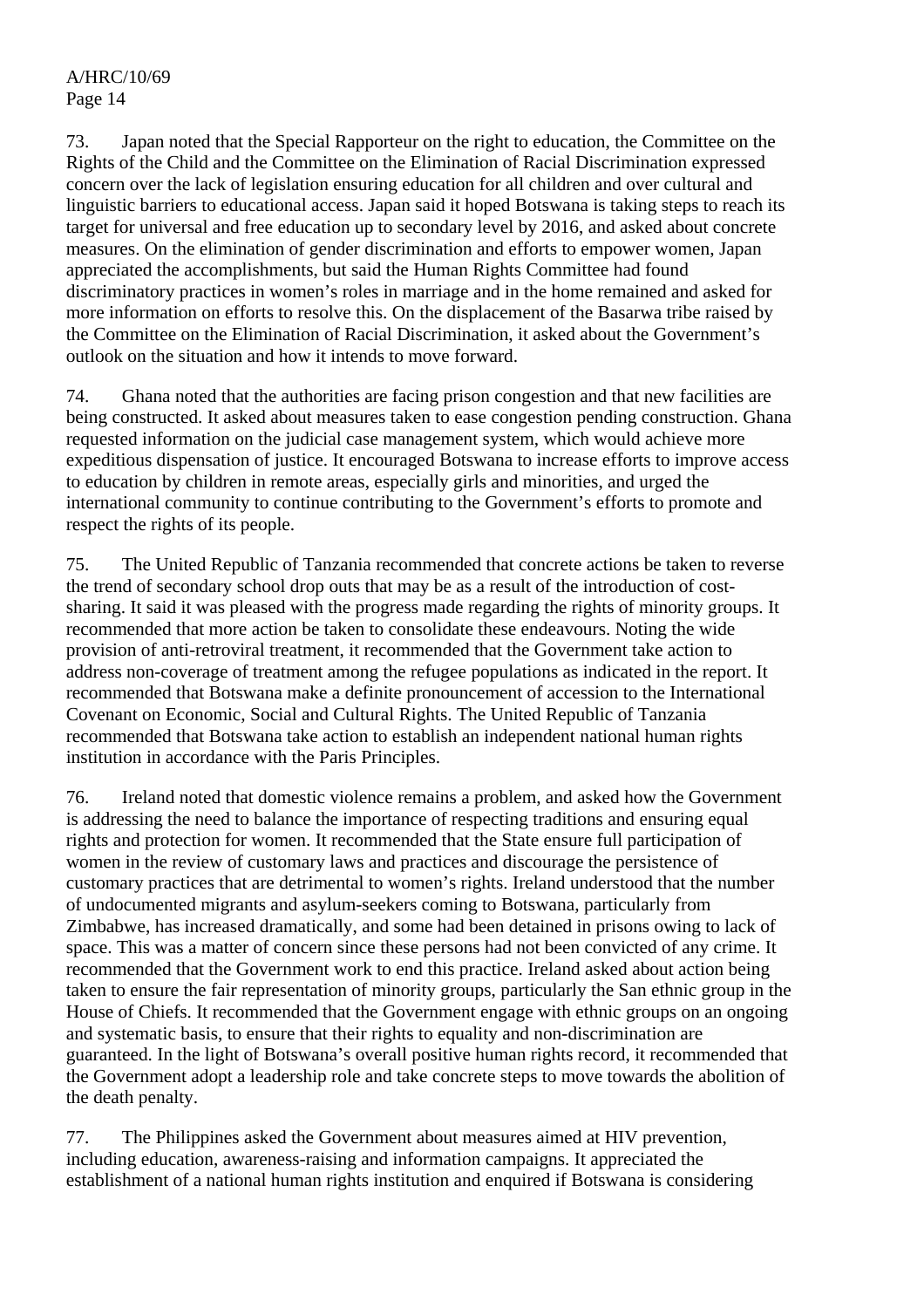ratifying the International Convention on the Protection of the Rights of All Migrant Workers and Members of Their Families. It also asked if human trafficking was a concern and what measures were in place to curb it.

78. Bangladesh stated that given various constraints as a developing country, Botswana has to prioritize its undertakings based on genuine societal need and the Government's needs to remain steadfast in pursuing pro-people policies, but should not be intimidated by suggestions on issues that do not enjoy universal acceptance as social norms. Bangladesh recommended that, with the support of the international community, Botswana continue to fight HIV/AIDS; continue to fight poverty, ensuring that benefits are accrued for all citizens in all regions of the country; and continue to achieve universal basic education and reduce the drop-out rate in primary schools.

79. Egypt expressed interest in the Office of the Ombudsman and saluted Botswana's achievements in women's rights. It recommended that the Government continue its efforts to strengthen its national human rights architecture, including through further development, with international support, of the human rights training and capacity-building exercise for judiciary and law enforcement personnel, and mainstream human rights in the education system, at all levels. It also recommended that efforts be continued to combat poverty and to meet the Millennium Development Goals and Vision 2016. It recommended that OHCHR and the international community assist the Government in the areas that it has identified, particularly in building national capacities for treaty body reporting, human rights education, improving the justice system and strengthening the monitoring of progress in achieving the Millennium Development Goals and the goals of Vision 2016. It recalled the basis of review as contained in Council resolution 5/1, urging all parties to scrupulously abide by what was agreed to in that resolution.

80. Nigeria noted the importance of the programmes on women empowerment, gender mainstreaming and child protection. It noted Botswana's combination of policies in promoting civil and political rights with economic, social and cultural rights as steps towards achieving the Millennium Development Goals. Nigeria commended Botswana for its regional peace efforts and encouraged it to continue its democratization process.

81. Denmark noted the High Court ruling concerning the traditional land of the Central Kalahari Game Reserve. While appreciating the dialogue between the Government and the Basarwa, Denmark noted that it is not sufficient and enquired about concrete steps to implement the High Court ruling. Denmark recommended that the Government of Botswana provide access and support for residents of the Reserve based on the right to their land, as specified in the United Nations Declaration on the Rights of Indigenous Peoples. Denmark also recommended that the Government work with the land boards of the various districts to ensure equity in land allocation among all applicants for residential, arable and grazing land, water sources and business sites. It recommended that discrimination on the basis of ethnicity, language and culture, including de jure discrimination, be abolished. Denmark recommended that the Government of Botswana pursue a policy of mother-tongue language education in conjunction with national languages of Setswana and English. It recommended that Botswana step up efforts to prevent torture and ill treatment and that it ratify the Optional Protocol to the Convention against Torture with utmost importance.

82. Cameroon requested additional information on the importance of customary courts, and whether they weaken the application of normative rights and challenge the integration of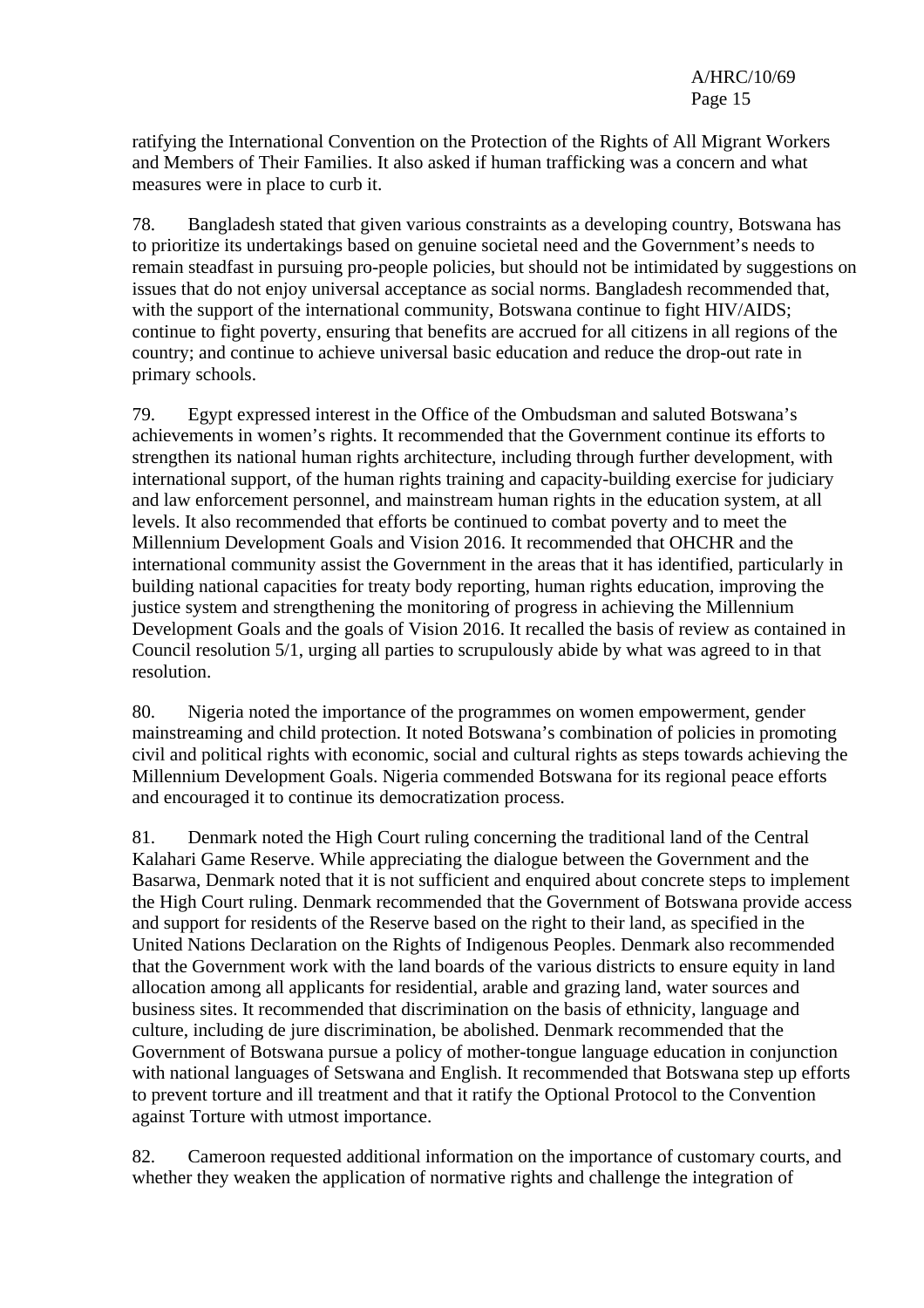international norms. It also asked what measures are being taken to promote the rights of indigenous peoples, in particular those of the Kalahari Desert. Cameroon said it would like Botswana to create a national commission on human rights and freedoms; to finalize various reports due to treaty bodies, particularly the Committee on the Elimination of Discrimination against Women, as this would allow better evaluation of the efforts and actions taken in favour of women; to elevate penal responsibility to the same level as international standards in this area; and delete the marital prerogative in customary and religious marriage.

83. In response to additional questions, Botswana indicated that all decisions of the customary court system are appealable to the Customary Court of Appeal and to the Court of Appeal of the Land, the highest court. It noted that this system has worked well.

84. The Government noted that all nationalities or ethnic groups in Botswana are entitled to all amenities and rights, including the Basarwa in the Central Kalahari Game Reserve. Botswana noted that the Basarwa were allowed to go back to their land and that the court order was fully implemented by the Government. The Government is also open to dialogue, including on other issues, and hoped that this matter would be resolved amicably. Botswana also indicated that the Basarwa are represented in the traditional House of Chiefs.

85. The delegation emphasized that Botswana does not accommodate asylum-seekers in prisons but in centres.

86. Botswana intended to extend anti-retroviral treatment to refugees; the United States has undertaken to assist in this regard.

87. The judicial case management system removes the control of the case from the litigants to the presiding judges and ensures that dates and conclusions are synchronized.

88. The delegation indicated that the implementation of the national plan of action for children was on course and social and economic programmes have been implemented, including on addressing the issue of child labour.

89. Botswana clarified that the Inter-ministerial Committee on Treaties and Conventions, with relevant ministries, has a mandate to consider the signature, ratification and implementation of conventions.

90. On gender issues, Botswana is currently reviewing its policy on women in development. It also enacted the Domestic Violence Act of 2008 and has conducted gender mainstreaming activities within a number of ministries.

91. In his concluding remarks, the Minister expressed his gratitude to all delegations for their comments, questions and recommendations and noted that it would provide further answers in due time. It noted the strong recommendations made particularly on corporal punishment, the death penalty and the decriminalization of homosexual practices. It reaffirmed the leading role of the Government and the importance of a democratic process in decision-making.

# **II. CONCLUSIONS AND/OR RECOMMENDATIONS**

92. In the course of the discussion, it was recommended that Botswana: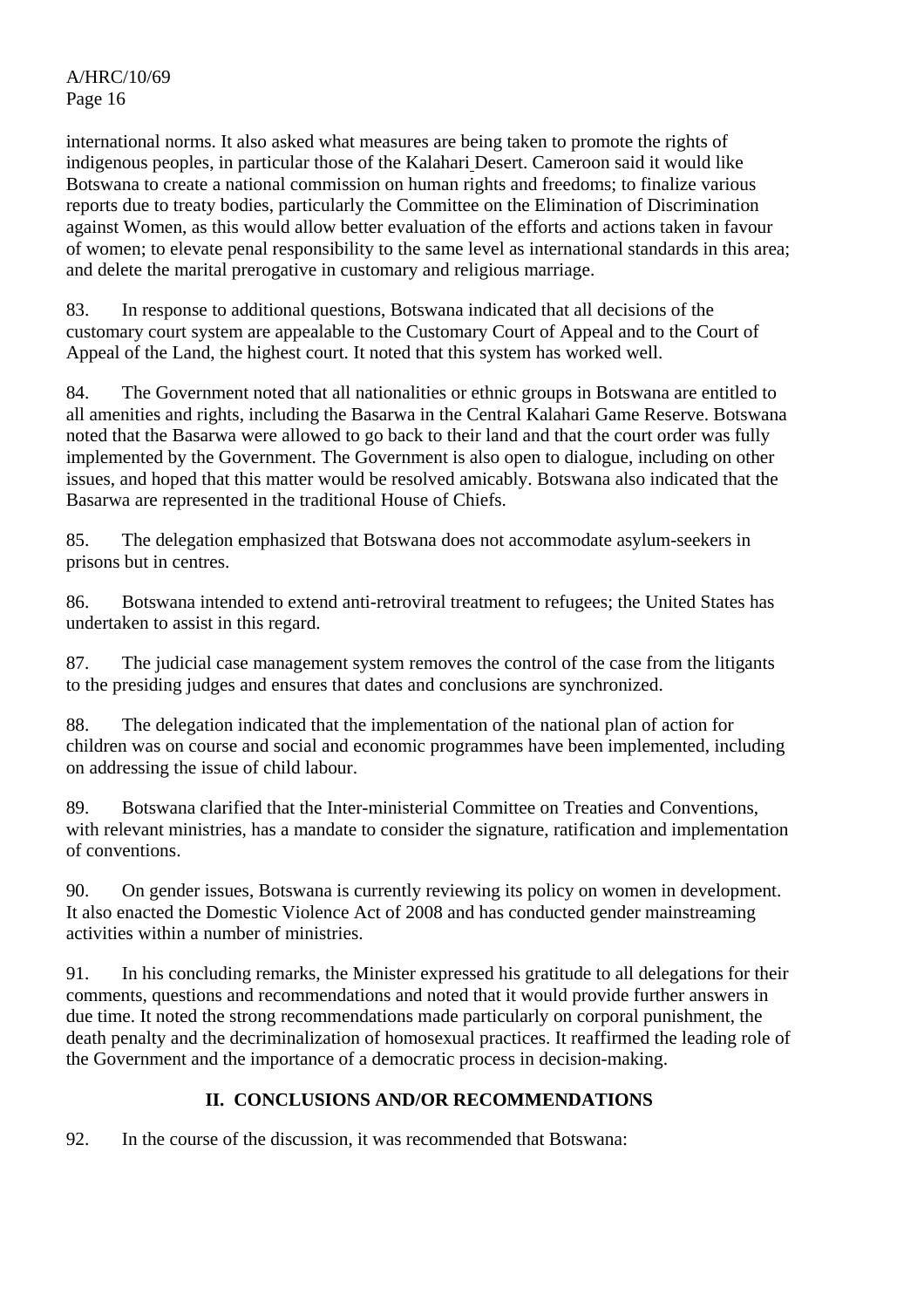- 1. Adhere to the International Covenant on Economic, Social and Cultural Rights (Algeria); consider the ratification of the ILO Convention 169 on Indigenous and Tribal Peoples in Independent Countries (Mexico); adopt measures necessary to harmonize customary laws with international instruments (Mexico); consider ratifying/acceding to the International Covenant on Economic, Social and Cultural Rights (Mexico, Slovakia, Brazil, United Republic of Tanzania); ratify the Convention on the Rights of Migrant Workers and Their Family Members (Mexico); accede to the Optional Protocol to the Convention against Torture and Other Cruel, Inhuman or Degrading Treatment or Punishment (France) and to establish a national preventive mechanism accordingly (Czech Republic, Denmark); set a timeline for the ratification of the International Covenant on Economic, Social and Cultural Rights (Turkey); and ratify the Second Optional Protocol to the International Covenant on Civil and Political Rights to abolish the death penalty (Australia);
- 2. Finalize various outstanding treaty reports, particularly to the Committee on the Elimination of Discrimination against Women (Cameroon);
- 3. Accomplish progressively the human rights goals set up by the Human Rights Council in its resolution 9/12 (Brazil); and take measures to ensure that article 15 of the Constitution fully complies with the International Covenant on Civil and Political Rights (Canada);
- 4. Consider issuing a standing invitation to special procedures of the Human Rights Council (Latvia, Mexico, Czech Republic); agree to the request for visit by the Special Rapporteur on the Rights and Fundamental Freedoms of Indigenous Peoples (Mexico, Norway) and the Special Rapporteur on contemporary forms of racism (Mexico);
- 5. Continue efforts to strengthen the national human rights architecture (Egypt) and institutional framework (Czech Republic), including by providing necessary funding and personnel (Czech Republic); to further develop, with international support, a human rights training and capacity-building exercise for judiciary and law enforcement personnel (Egypt); and provide sufficient resources to the Office of the Ombudsman for its effective functioning (South Africa);
- 6. Take action to establish an independent national human rights institution in accordance with the Paris Principles (United Republic of Tanzania) and create a national commission of human rights and freedoms (Cameroon);
- 7. Increase efforts to raise awareness of the precedence of constitutional law over customary laws and practices to promote gender equality (Canada);
- 8. Mainstreaming human rights in the education system (Egypt) and the development of a national strategy for human rights education in the school system at all levels, in accordance with the Plan of Action 2005-2009 of the World Programme for Human Rights Education, including the review and revision of curricula and textbooks, the training of teachers and the practice of human rights in the school community (Italy);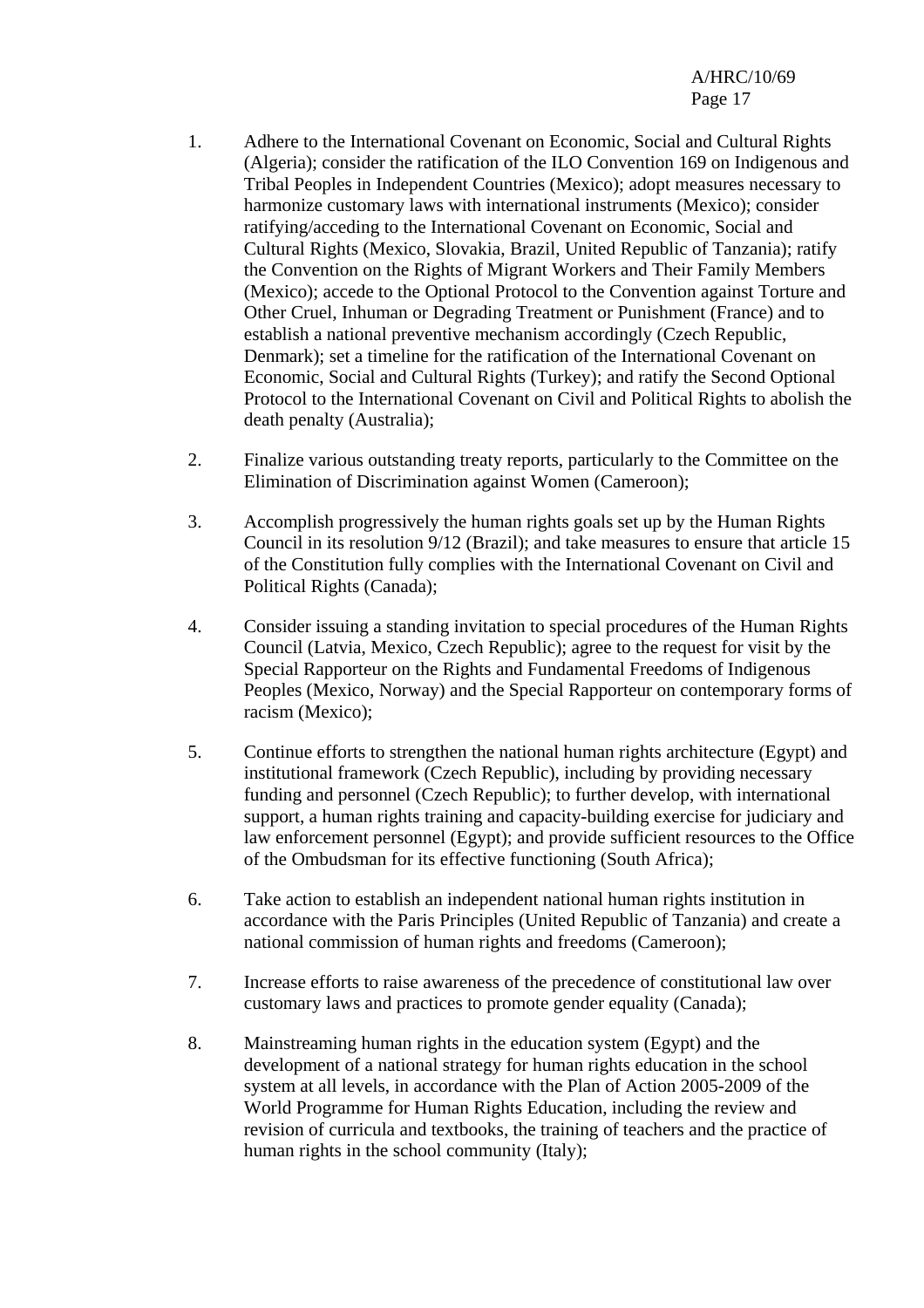- 9. Continue efforts in favour of women in rural areas (Algeria) and on gender issues, including policies aimed at the empowerment of women and their integration in the education system (Chile); promote gender equality and pursue work on legislation on marital rape as a priority. and consider additional measures, such as public awareness-raising initiatives or campaigns in order to promote the implementation of the rights in the legislation in question (Sweden);
- 10. Ensure the full participation of women in the review of customary laws and practices, and discourage the persistence of practices detrimental to women's rights (Ireland);
- 11. Strengthen the application of the domestic violence bill and the abolition of the Marital Power Act (United Kingdom); establish a specific timeline for the implementation of the amendment in the Marriage Act (Norway); take measures to eliminate the persistence of traditions harmful to the rights of women, including early contract marriages and polygamy (Argentina): and to elevate penal responsibility to the level of international standards and delete the marital prerogative in customary and religious marriage (Cameroon);
- 12. Include a gender perspective in the review follow-up process in a systematic manner (Slovenia);
- 13. Continue to incorporate the provisions of the Convention on the Rights of the Child and the African Charter on the Rights and Welfare of the Child into national legislation (Cuba); take further measures to adopt legislation ensuring the implementation of the Convention, in particular in the area violence prevention and sexual exploitation of children (Czech Republic, Argentina) and ensure girls are protected from sexual abuse (Argentina);
- 14. Continue the implementation of the National Action Plan for Children 2006-2016 (Cuba); adhere to the National Action Plan for Children and programme for the elimination of child labour (Turkey); implement the programme for AIDS orphans (Finland); design and adopt programmes of action on child labour, as requested by the Committee on the Rights of the Child and ILO (Italy); consider designating an institution for coordination and implementation of policy on children (Chile);
- 15. Develop non-custodial alternatives in relation to the sole or primary carers of children (Slovenia); take measures to protect the best interests of babies and children affected by parental detention or imprisonment (Slovenia);
- 16. Continue efforts to achieve universal basic education and reduce primary school drop-out rates, with the support of the international community (Bangladesh); take measures to reverse secondary school drop-out rates resulting from the introduction of cost-sharing (United Republic of Tanzania);
- 17. Take more action to consolidate efforts regarding the rights of minority groups (United Republic of Tanzania); take immediate action to ensure respect for the rights of the indigenous people living in the areas of interest to companies active in the diamond business (Finland); take steps to promote a just and equitable solution through renewed negotiations with affected members of the Central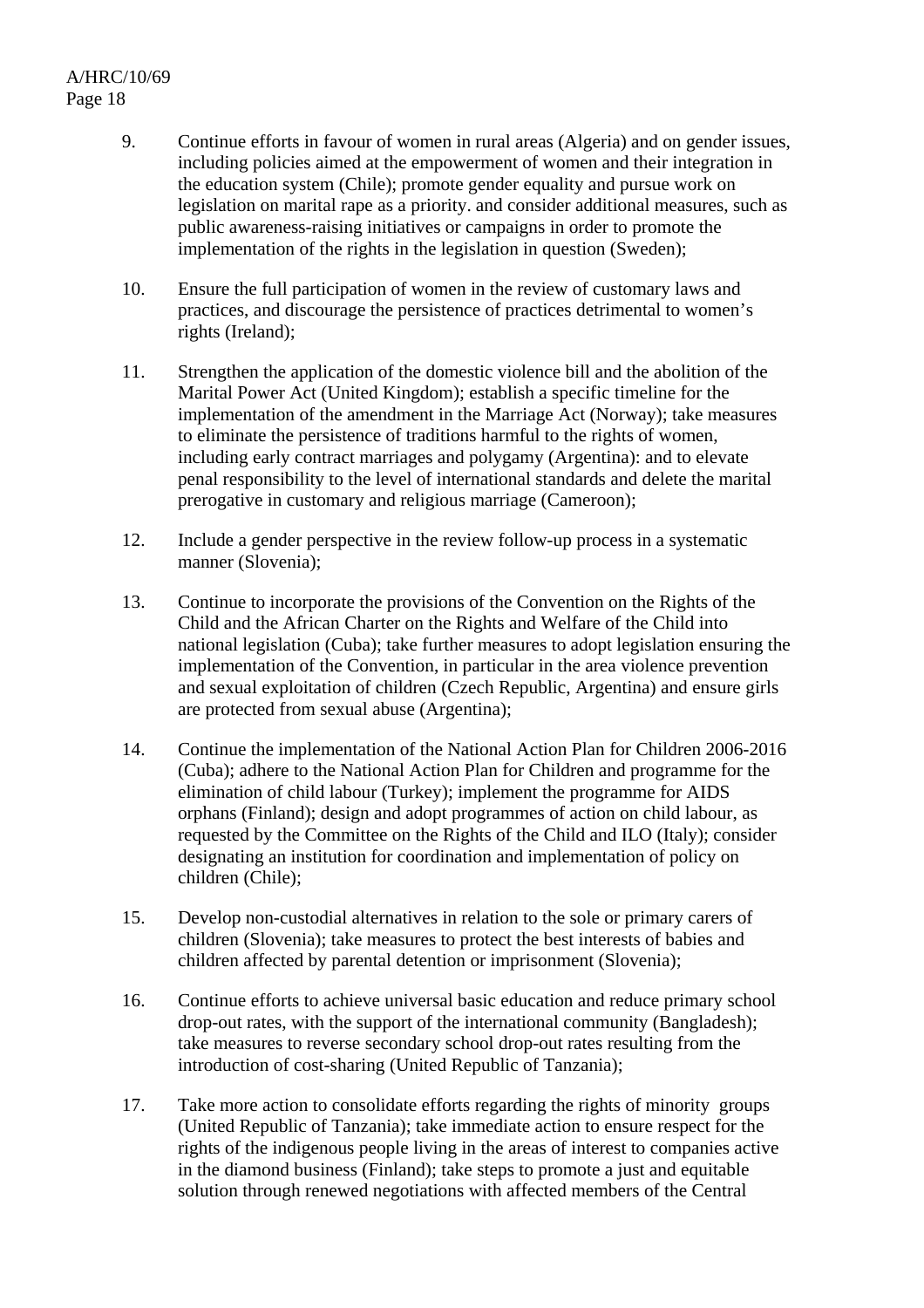Kalahari Game Reserve communities and respect the economic, social and cultural rights of minorities living or formerly living on the Reserve (Canada); engage with the ethnic groups, in an ongoing and systematic basis, to ensure their rights to equality and non-discrimination are guaranteed (Ireland); provide access to land and support for the residents of the Reserve, as specified in the United Nations Declaration on the Rights of Indigenous Peoples, and work with the land boards of the various districts to ensure equity in land allocation among all applicants for residential, arable and grazing land, water sources and business sites (Denmark); pursue a policy of mother-tongue language education in conjunction with national languages of Setswana and English (Denmark); and resolve the dispute between the San of the Reserve (Spain);

- 18. Adopt the measures necessary to combat discrimination of all kinds, including those based on sexual orientation, gender, colour, religion and political opinion (France); amend the definition of discrimination in the Constitution in such a way that it covers discrimination based on descent and abolish those laws that permit discrimination on the basis of ethnicity, language and culture (Germany); review the definition of discrimination provided under the section III of the Constitution in terms of its compatibility with the prohibition against discrimination against descent and national or ethnic origin (Canada); and abolish discrimination on the basis of ethnicity, language and culture, including de jure discrimination (Denmark);
- 19. Develop non-custodial alternatives, such as community service and bail arrangements (Slovenia); redouble efforts to improve conditions of detention in prisons, guaranteeing the compatibility of rights with cultural practices (Djibouti); and align its legislation and practice with international standards with regard to prisons (Italy);
- 20. Continue to incorporate the provisions of the Convention on the Rights of the Child into domestic legislation, especially article 19(1), in relation to deep concerns about the corporal punishment of children (Chile); consider changing legislation to expressly prohibit all forms of corporal punishment in all settings (at home, in schools and in other institutions) and conduct awareness-raising efforts to change the public's attitude to corporal punishment (Slovenia); to continue efforts to eliminate corporal punishment (Brazil, Sweden), especially in schools (Sweden); to put an end, de jure and de facto, to the practice of corporal punishments in traditional judicial systems (France);
- 21. Explore the possibility of a moratorium on the application of the death penalty towards its complete abolition, in conformity with the latest General Assembly resolutions on the subject (Spain, Brazil, Netherlands, Italy, Canada, Holy See); adopt a leadership role (Ireland) and take concrete steps to move towards the abolition of the death penalty (United Kingdom, Ireland);
- 22. Step up efforts to prevent torture and ill treatment (Denmark);
- 23. Decriminalize homosexual relations and practices/consensual same-sex activities between adults (Spain, Netherlands, Slovakia, Czech Republic, Canada); and outlaw discrimination on the basis of sexual orientation (Netherlands);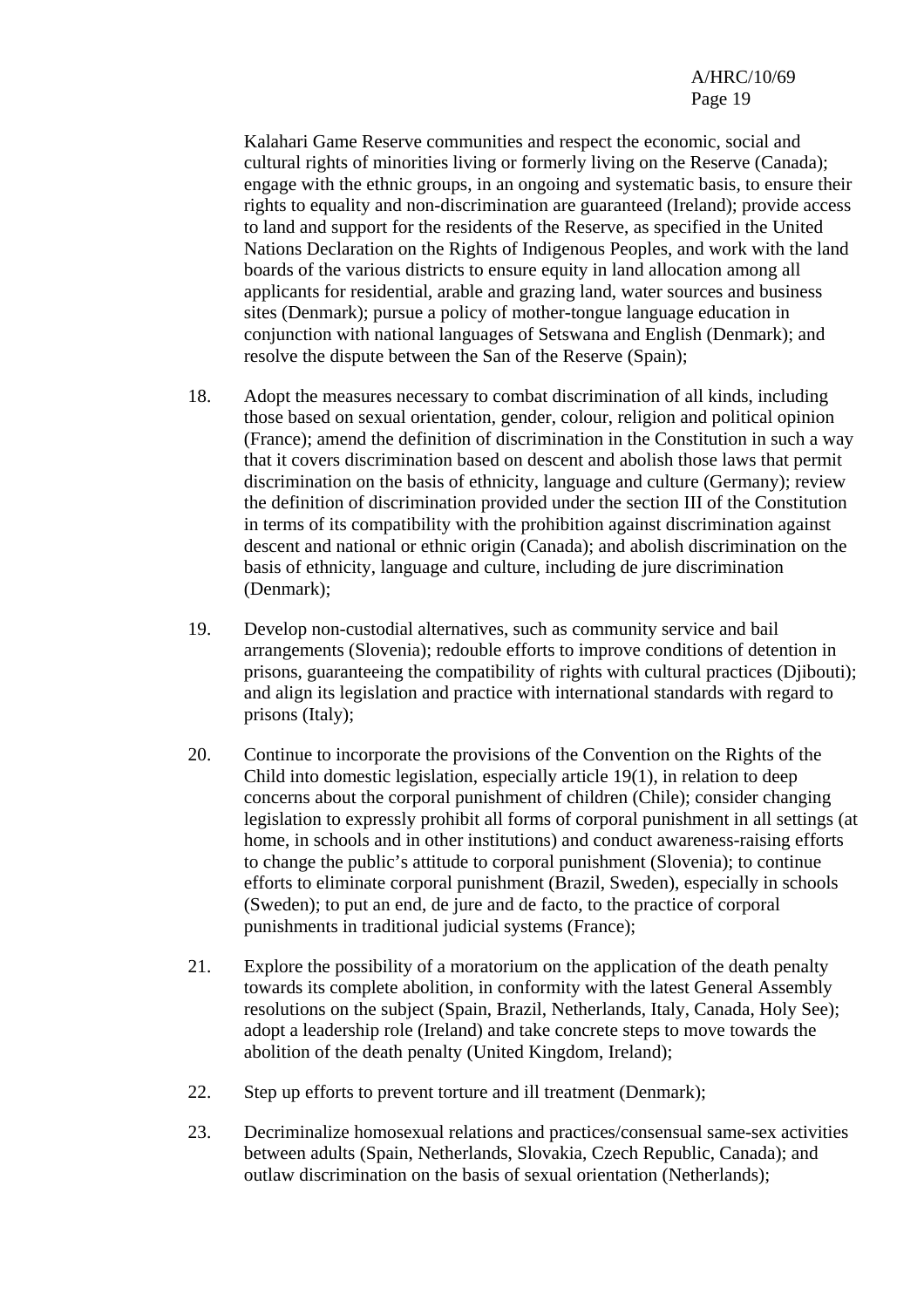- 24. Provide medical follow-up for HIV-positive mothers and respective infected children (Belgium); educate prison populations on the HIV/AIDS virus and respect sanitary conditions of prisons (Belgium); with regard to consensual samesex activity between adults, take measures to promote tolerance and allow effective educational programmes on HIV/AIDS prevention (Czech Republic); with the support of the international community, continue to fight HIV/AIDS (Bangladesh);
- 25. Enable migrants and refugees to benefit from the pilot project to fight HIV/AIDS (Algeria); take action to address the non-coverage of anti-retroviral treatment for refugees (United Republic of Tanzania); and work to end the practice of detaining asylum-seekers in prisons owing to lack of space (Ireland);
- 26. With the support of the international community, continue to fight poverty (Bangladesh, Egypt) and meet the Millennium Development Goals and those of Vision 2016 (Egypt); and continue efforts made to achieve the goals of Vision 2016 (Cuba);
- 27. Seek technical assistance and other support from development partners to strengthen implementation and development capacity with respect to human rights instruments and their domestication (Mauritius); seek assistance from delegations that are materially capable of assisting Botswana in its endeavours with regard to treaty body reporting, human rights education and training. components of the national statistical system and the system to monitor development (Brazil); seek support from the Council in the areas highlighted in the national report (South Africa); seek contributions from the international community in the Government's efforts to promote rights (Ghana); seek the support of the OHCHR in its efforts to improve national capacity on treaty reporting, including through exploring the possibility of producing a commoncore Document, if it so wishes (Maldives); seek the assistance of OHCHR and the international community in relation to human rights education, improving the justice system and strengthening the monitoring of progress in achieving the Millennium Development Goals and the goals of Vision 2016 (Egypt).

93. The response of Botswana to the above recommendations will be included in the outcome report, to be adopted by the Human Rights Council at its tenth session.

94. All conclusions and/or recommendations contained in the present report reflect the position of the submitting State(s) and/or the State under review thereon. They should not be construed as endorsed by the Working Group as a whole.